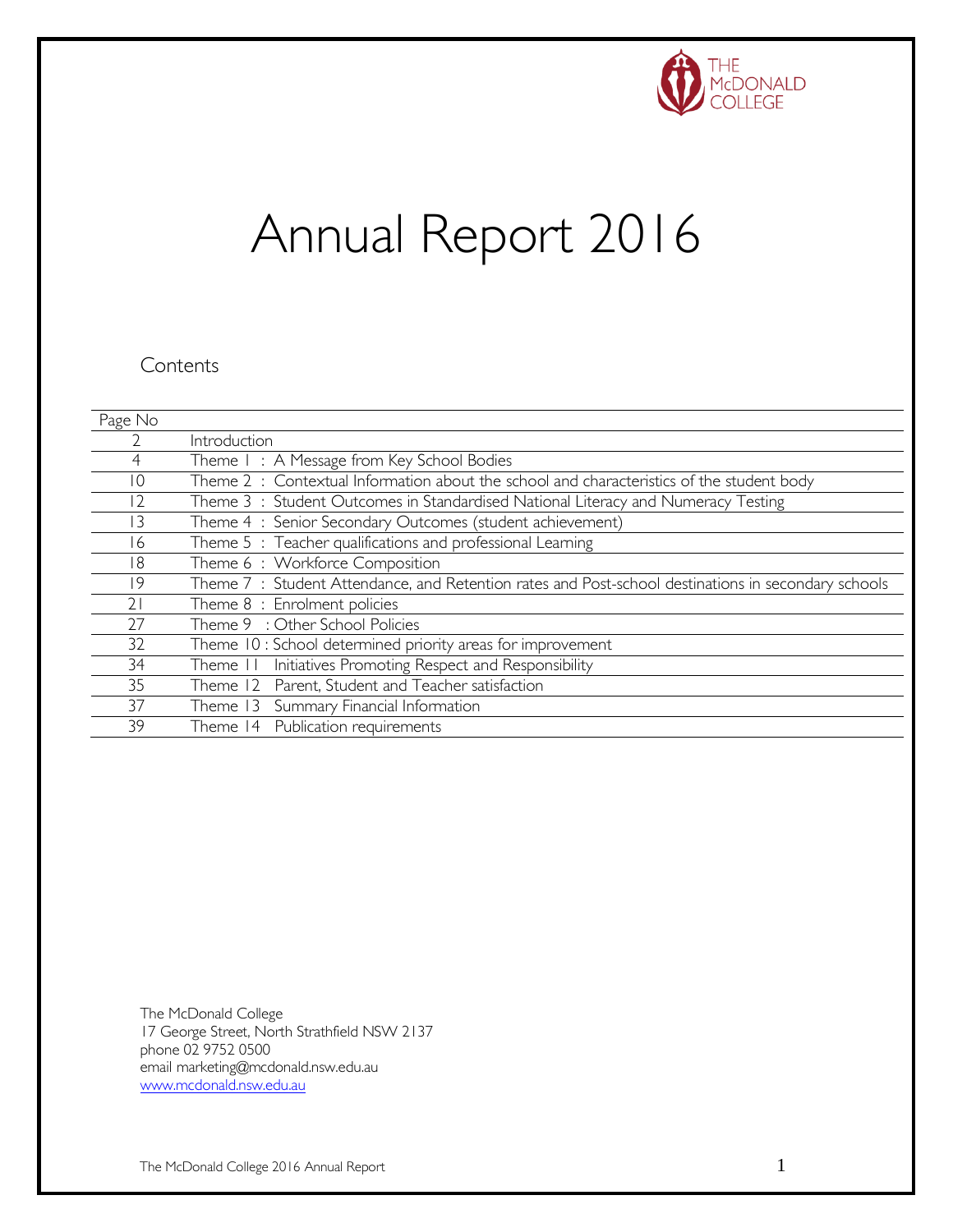### INTRODUCTION

The McDonald College is an independent co-educational school providing a comprehensive education to students from Years 3 to 12. All College students are encouraged to work to their potential with academic extension opportunities. Students requiring additional learning support are catered for by a combination of withdrawal and in-class support.

In addition to the NESA syllabi, our students participate in a performance programme with a core culture of performing arts, tennis, golf and technical production. This programme underpins the philosophy of the College and aims to provide professional performance training to our young performing artists and sports people whilst maintaining a high standard of academic education. A comprehensive performing arts programme is also available after school hours to College students as well as the broader community.

In summary, the College is unique in providing:-

- A highly specialised performance programme alongside a rigorous academic programme
- An elite Tennis programme alongside a rigorous academic programme
- An emerging elite Golf programme alongside a rigorous academic programme
- Boarding for secondary female students
- An extensive after school programme

Our dedicated staff are passionate and skilled in developing and nurturing our students' potential, ability and interest.

The College offers a breadth in cross training for all students, encouraging them to, "strive for excellence", (the College motto), in a caring and tolerant environment. Creativity, self-discipline, passion, self-esteem and academic, artistic, sporting and performance achievements are valued outcomes for the whole College community. In 2016 students had the opportunity to participate in *State wide academic competitions, The Prefects Charity Concert, Creative Competitions, Eisteddfods, Inter school sporting events and Gala Days, Premier State Ballet, Art and Design Show, to name just a few.*

The College supports students who achieve professional employment in the performing arts, television and film industry or tennis tournaments during their course of study, by appointing (where appropriate) tutors and/or communicating with onsite tutors to ensure all class work and NESA requirements are fulfilled. The College also supports students who wish to undertake other courses at TAFE, Distance Education or Open High School as part of their academic programme.

At the College we fully understand that a passion for performance (in all areas) means that our students are creative, think laterally and are dedicated to achieve. We aim to harness and develop this trait for our students as they strive for excellence academically. We strongly believe that our legacy of successful graduates stands as a testament to both our approach and our philosophy.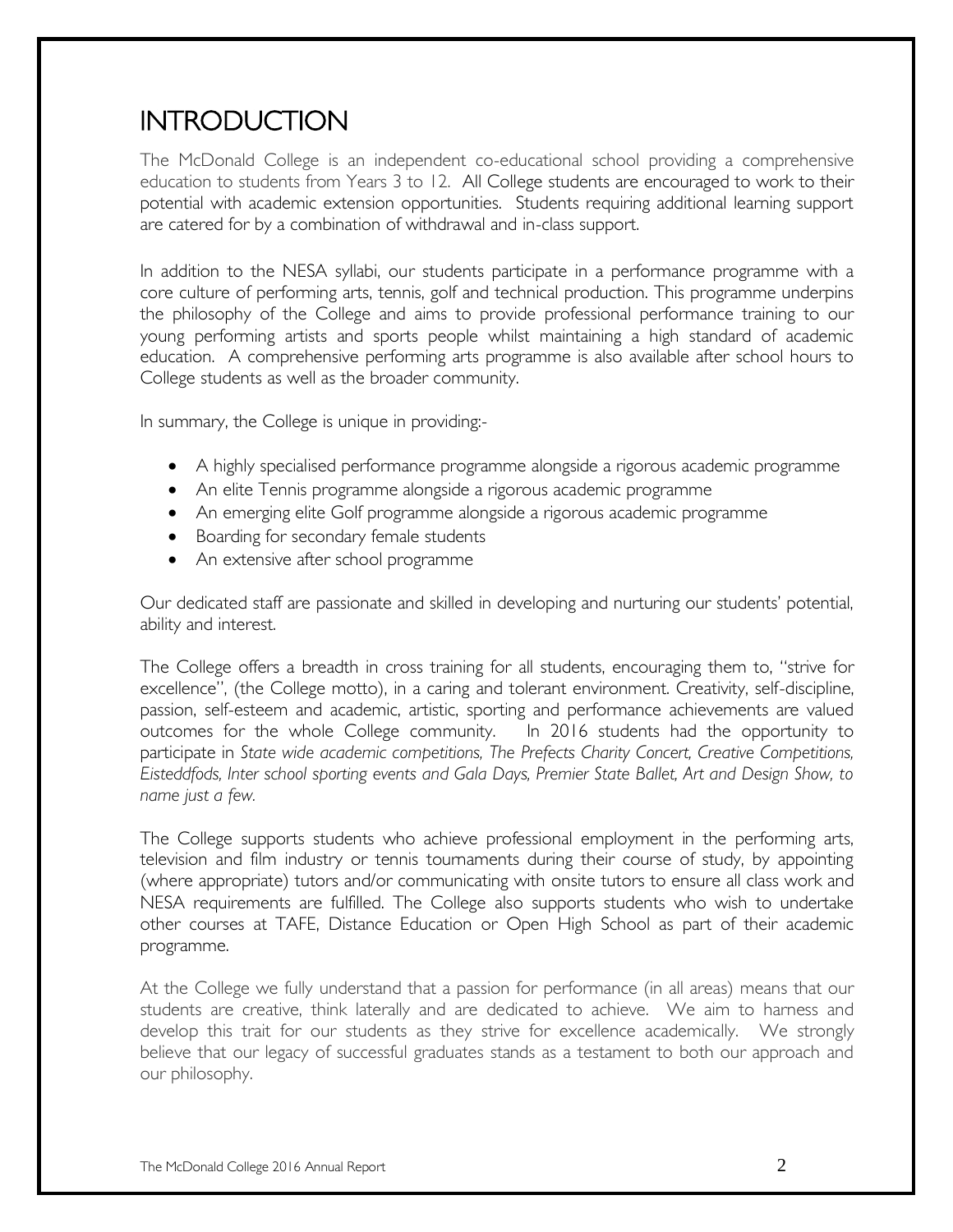It is our intention that all students have the opportunity to discover and develop their talents and skills within a supportive school environment.

MPULL

M. P. Kohler, M.Ed. Principal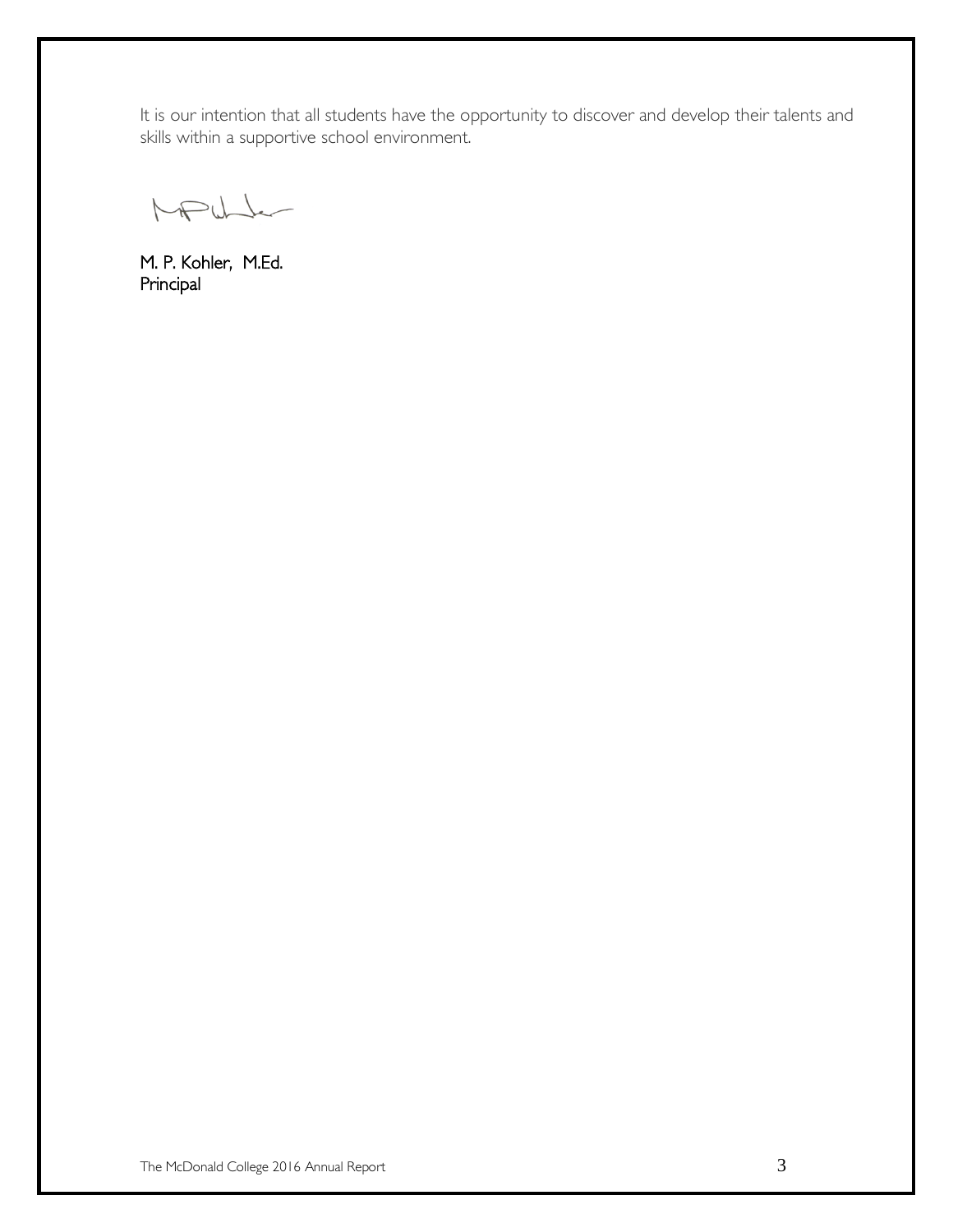### Theme 1: A Message from Key School Bodies

### Message from the Chairman of the College Council

The McDonald College is a member of the NSW Association of Independent Schools and delivers the New South Wales Education Standards Authority (NESA) curriculum from Year 3 to Year 12. The College meets all compliance requirements in order to maintain it's full registration and accreditation credentials with NESA.

This year saw considerable investment in the College's back end IT capabilities and equipping staff with the most up to date Apple Mac laptops enabling them to provide tuition and guidance to our students that is both engaging, stimulating and educational.

The year of 2016 can again be celebrated with pleasing academic, performing arts and tennis successes. Particular mention must be given to the Dux of the College in addition to the Year 12 students who achieved Band 6 results and HSC nominations for their exemplary practical works and our tennis graduates who received multiple US College acceptances and scholarships.

Special mention is made of two outstanding students who were awarded the Principal's Gold Award at the Secondary Speech Night:

Callan Smith, College Captain – Outstanding Leadership and directorial talents throughout his secondary schooling and in particular in his organisation of the 2016 Prefects Concert raising money for the Autism Advisory and Support Service. Callan is also congratulated on his path through Master Chef (Channel 10) concurrently with his HSC final examinations.

Alex Chorley, Year 10 – Excellent academic results every year and a talented musician and film maker.

Staff and students are to be congratulated for the many performances enjoyed by audiences throughout the year. The High Performance Season celebrated our student's creativity, discipline and abilities in the outstanding performances of:

Premier State Ballet - Coppelia Starburst – Primary Department Junior Showcase – Junior Secondary Students Senior Showcase – Senior Secondary Students An Evening of Classical Ballet – Classical Ballet Students Tennis – NSW School Boys Champions and placed 3rd in Nationals

Our new Boarding House reached completion in February and our boarders were thrilled to be the first to be in residence in our wonderful new purpose built facility.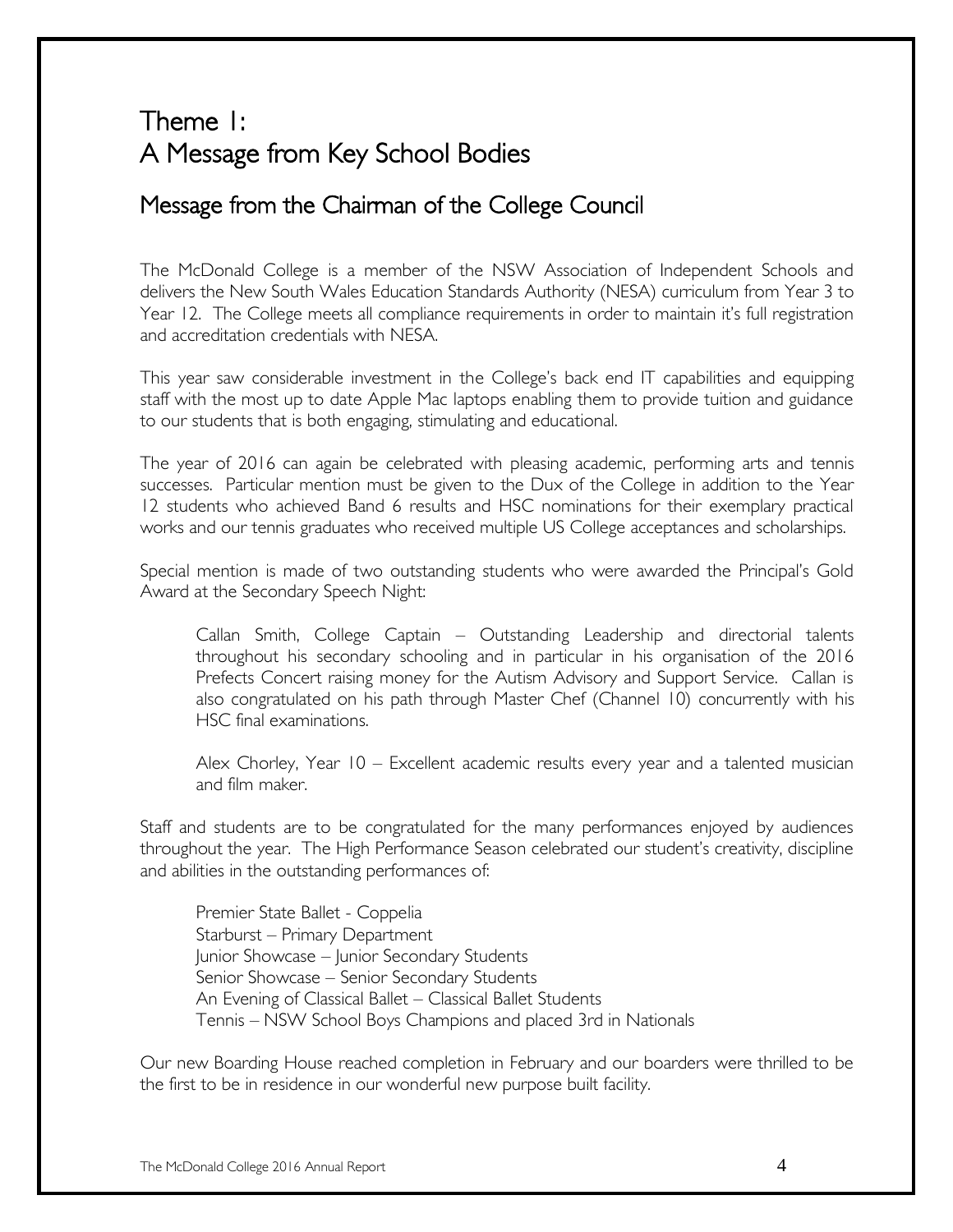The governing body of the College is the College Council comprised of volunteers ensure the original philosophy and vision is upheld and that the financial strength of the College is maintained. The College Council met eight times and the Executive Finance Committee of Council met eleven times in 2016.

I thank my fellow Directors for their ongoing commitment to quality governance and to their support for the ethos of the College.

The Council appreciates the outstanding educational practices of the teaching staff and the administrative and maintenance support provided by non-teaching staff. I acknowledge with thanks the dedication to the College by the Principal and the Executive Management Committee.

 $ACR$ 

Alan Brown Chairman of the College Council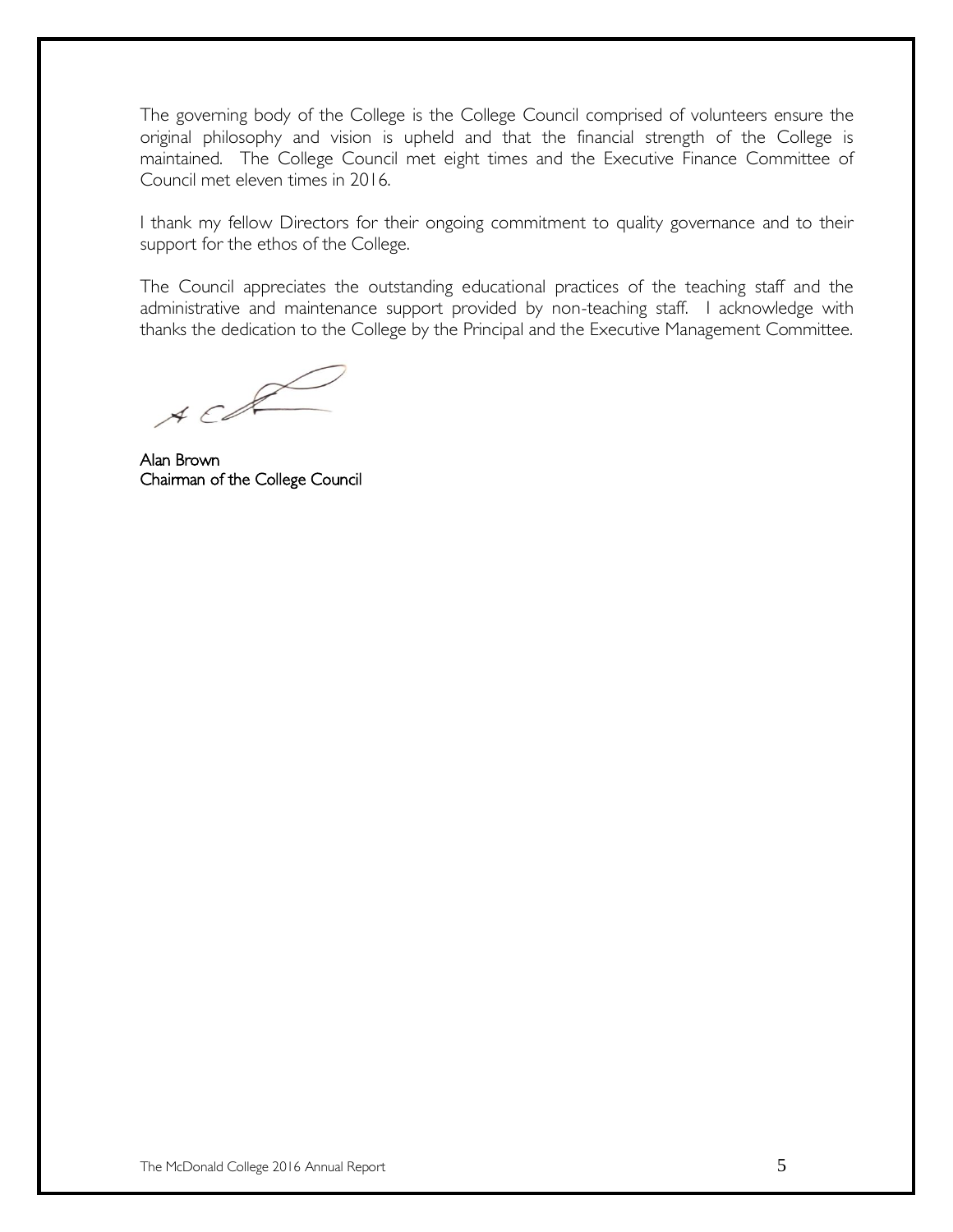### Message from the Principal

This Annual Report provides a brief overview of The McDonald College in 2016. The College was established in 1984 when 84 students were enrolled in Years 7, 8, 9 and 11.

Now 33 years on, our classrooms, studios, corridors and playgrounds thrive on acceptance, excitement and creative energy. The College was founded on the philosophy of providing a nurturing environment in which students can pursue their passion for performance integrated with a rigorous academic programme. Our College Values of; appreciation, humility, honour, and passion and commitment have served our graduates well encouraging them to be responsible global citizens seeking to make a difference.

In February our boarders moved into our new purpose built boarding house. The girls were delighted with their new facilities and their squeals of excitement continued as they explored the three levels of their new home.

In June we were proud to have supporters of the College including politicians of both persuasions join us for the official opening of the new boarding house – now known as Markham House – with our Federal Member, Craig Laundy unveiling the Australian Government plaque in recognition of the grant afforded the College by the AIS Block Grant Authority.

In 2016 we introduced the BYODD, Bring Your Own Designated Device, (Mac) programme from Years 5 – 12. Year 3 and 4 work from a class set of iPADS. Students have access to Office 356 and the Adobe Creative Cloud suite of programmes including Photoshop and Lightroom. Student files are stored in the cloud and are available anywhere at any time.

Following in this report is a brief snapshot of the College from Year 3 to Year 12 including the associated financial position. For full details of activities please refer to our publications such as *Behind the Scenes, College Website, Social Media and Performance Programmes.*

Student's performance in NAPLAN and Higher Certificate examinations was pleasing with most students performing considerably above the State average in all areas. Further detail can be found in this report. I make particular mention of:

#### Dux of the College – Natasha Henry A sample of Band 6 HSC results:

| $\circ$ | Legal Studies         | - 100% of students placed in Bands 6  |
|---------|-----------------------|---------------------------------------|
|         |                       | Compared to 12% of the State          |
|         | o Visual Art          | - 67% of students placed in Band 6    |
|         |                       | Compared to 14% of the State          |
|         | o Mathematics 2       | - 37.5% of students placed in Bands 6 |
|         |                       | Compared to 23% of the State          |
|         | o Design & Technology | - 25% of students placed in Band 6    |
|         |                       | Compared to 12.5% of the State        |
|         | Biology               | - 20% of students placed in Band 6    |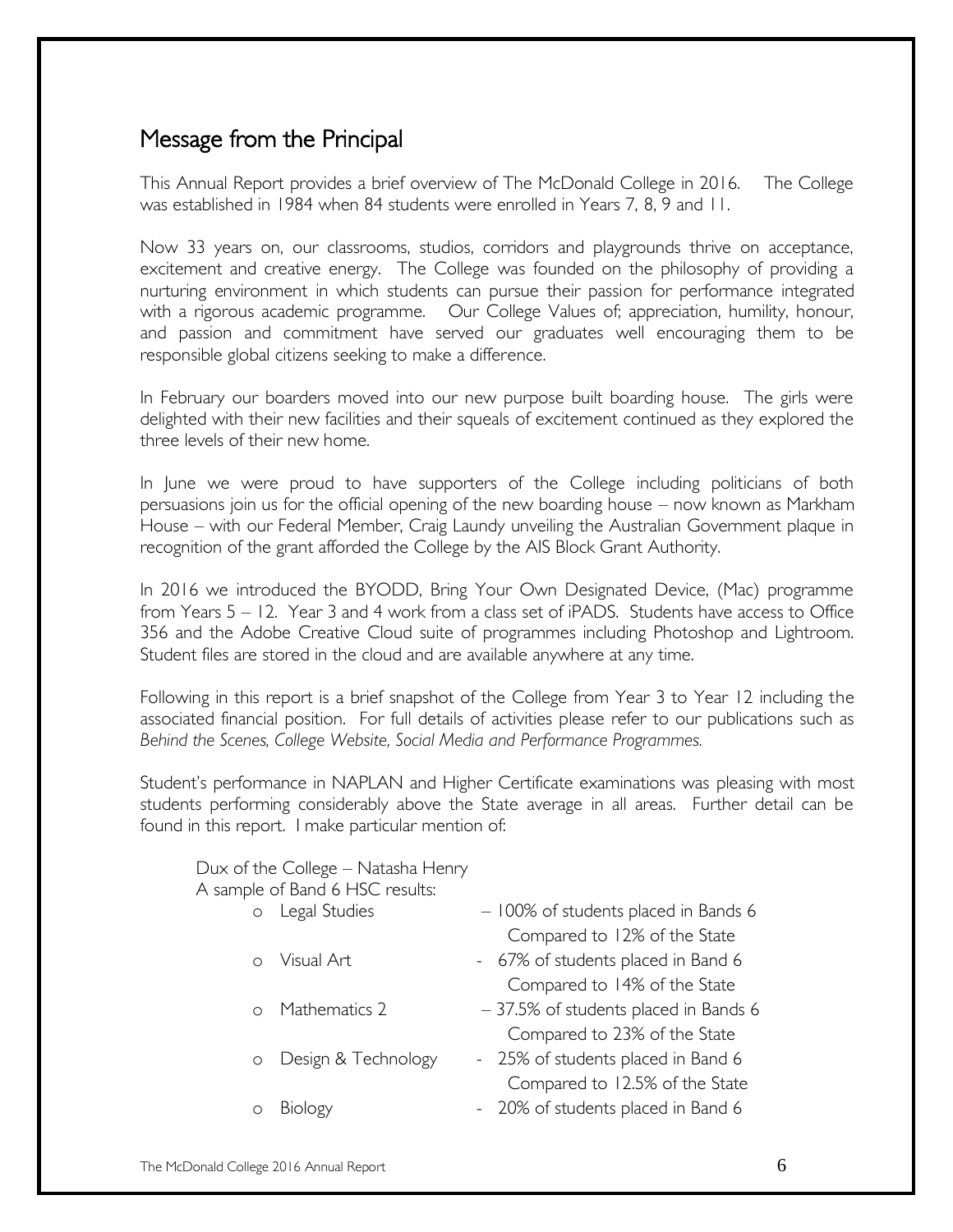Compared to 9% of the State o PDHPE - 17% of students placed in Band 6 Compared to 11% of the State

Our student performance in international and national competitions was outstanding. A brief sample of successes is:

- 50% of students receiving a High Distinction in the university of NSW Business Studies Competition.
- $\bullet$  I<sup>st</sup> place Sydney Eisteddfod Scene from a Play, all ages
- I<sup>st</sup> place Sydney Eisteddfod 14/U Lyrical and Dance of Champions/Channel 10
- $\bullet$  I<sup>st</sup> place Sydney Eisteddfod All Age Contemporary Dance
- $\bullet$  I<sup>st</sup> place Sydney Eisteddfod 14/U Contemporary Dance
- NSW School Boys (team) Tennis Champions
- 12/u Girls National Grass Tennis Champion
- 12/U Boys Singles and Doubles Tennis State Champion
- 16/U Boys Singles Tennis State Champion
- 16/U Boys Doubles Tennis State Champion

The College ran a number of programmes throughout 2016 to support students including student leadership/peer support, Cross Roads camp, career exploration with focus on creative careers, drug education, cyber bullying and safe driving programmes. Junior School students participated in the Young Writer's programme in addition to our extensive after school activities programme and they enjoyed the visit from the Healthy Harrold van.

Values Education is an integrated and essential element of our educational philosophy. Values are reinforced through a range of measures incorporated within our pastoral care programmes and are reinforced continually through day to day interaction, in classroom and studio settings and at formal assemblies.

Values are articulated by all staff in their educational delivery, through general and personal contact with the students and by personal demonstration in their interactions with all members of the community on a day to day basis.

Year 5 and 6 students participated in an overnight excursion to Canberra and the Snowy Mountains, Year 7 & 8 students attended a camp focussing on leadership, physical and personal development. Year 9 students enjoyed the experience of a more rugged camp without mobile phone connectivity and where their survival skills were expanded. Year 11 students participated in a camp following the Cross Roads programme. This represents a snap shot only of activities.

Education and Information Evenings / Breakfasts were held for parents at all Year levels with specially tailored evenings, such as the Agents Forum, targeting our performance students wishing to enter the professional performance sphere.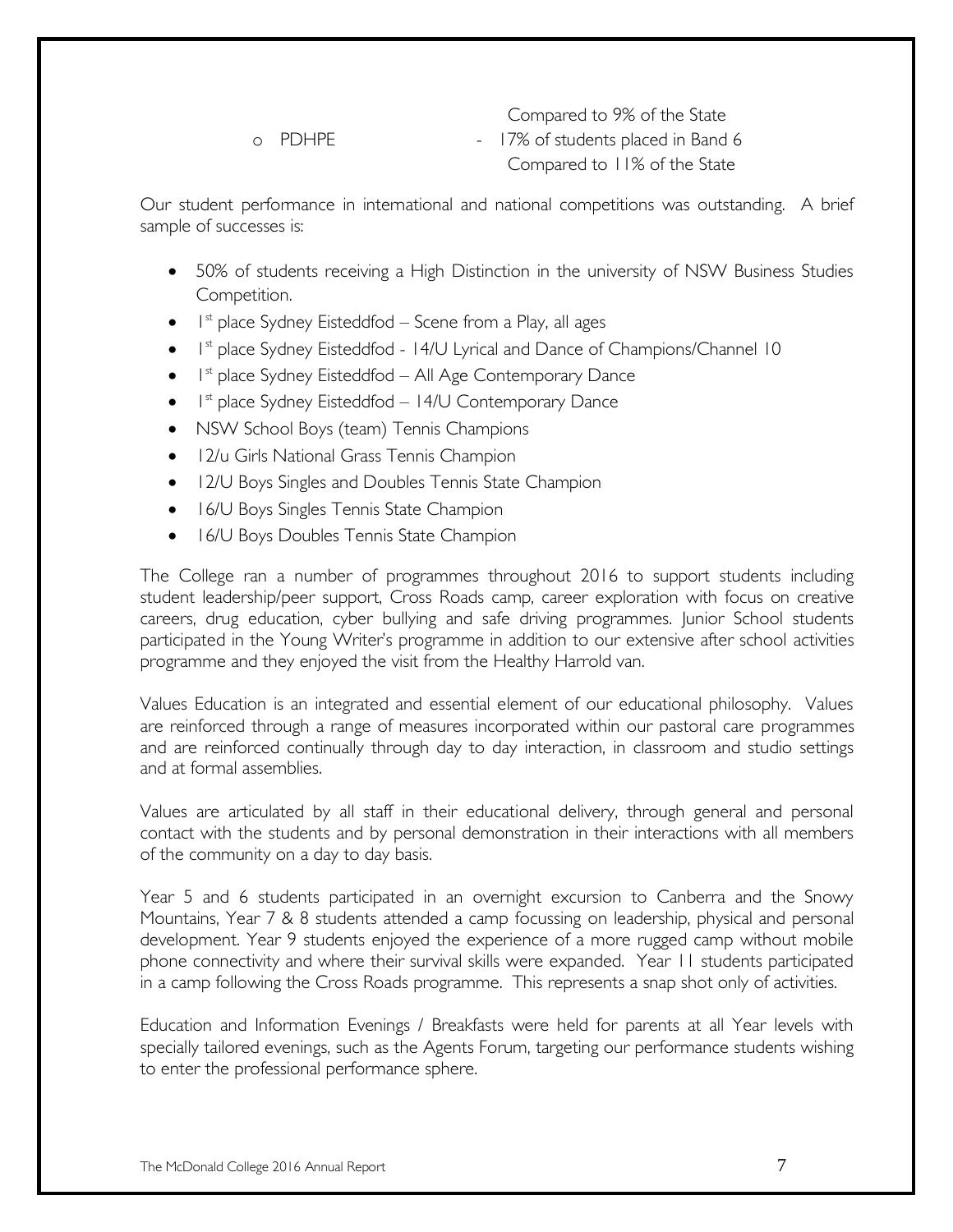Our partnership with Voyager Tennis operating from Sydney Olympic Park continued to grow over the year seeing enrolments ranging from Year 5 to 12 of both local and international students. The elite tennis students enrolled in this programme work daily on their tennis training whilst the remainder of their cohort attend performing arts classes. This year we graduated our first tennis cohort and were thrilled to see these students fulfil the aim of the course by receiving multiple tennis scholarships to prestigious US Colleges to further their training and studies.

The College was involved in over 80 performances ranging from local community events to our performance highlights including the High Performance Season held at The Parade Theatre (NIDA), Premier State Ballet held at the Riverside Theatre and An Evening of Classical Ballet held at the Sydney Opera House. The High Performance Season was one of the highlights of our performance calendar with the majority of students in the school participating in one or more performances. Many performances were also held at the College in our on-site performance spaces.

The College continued to provide the academic tutoring for the children's cast of Matilda the Musical whilst they toured nationally with this wonderful performance.

I take this opportunity to thank the Directors of the College Council under the Chairman, Mr Alan Brown, for their guidance and direction.

I also thank the College Parents and Friends Association and The McDonald Foundation for their continued support for all areas of the College.

M. P. Kohler, M.Ed. Principal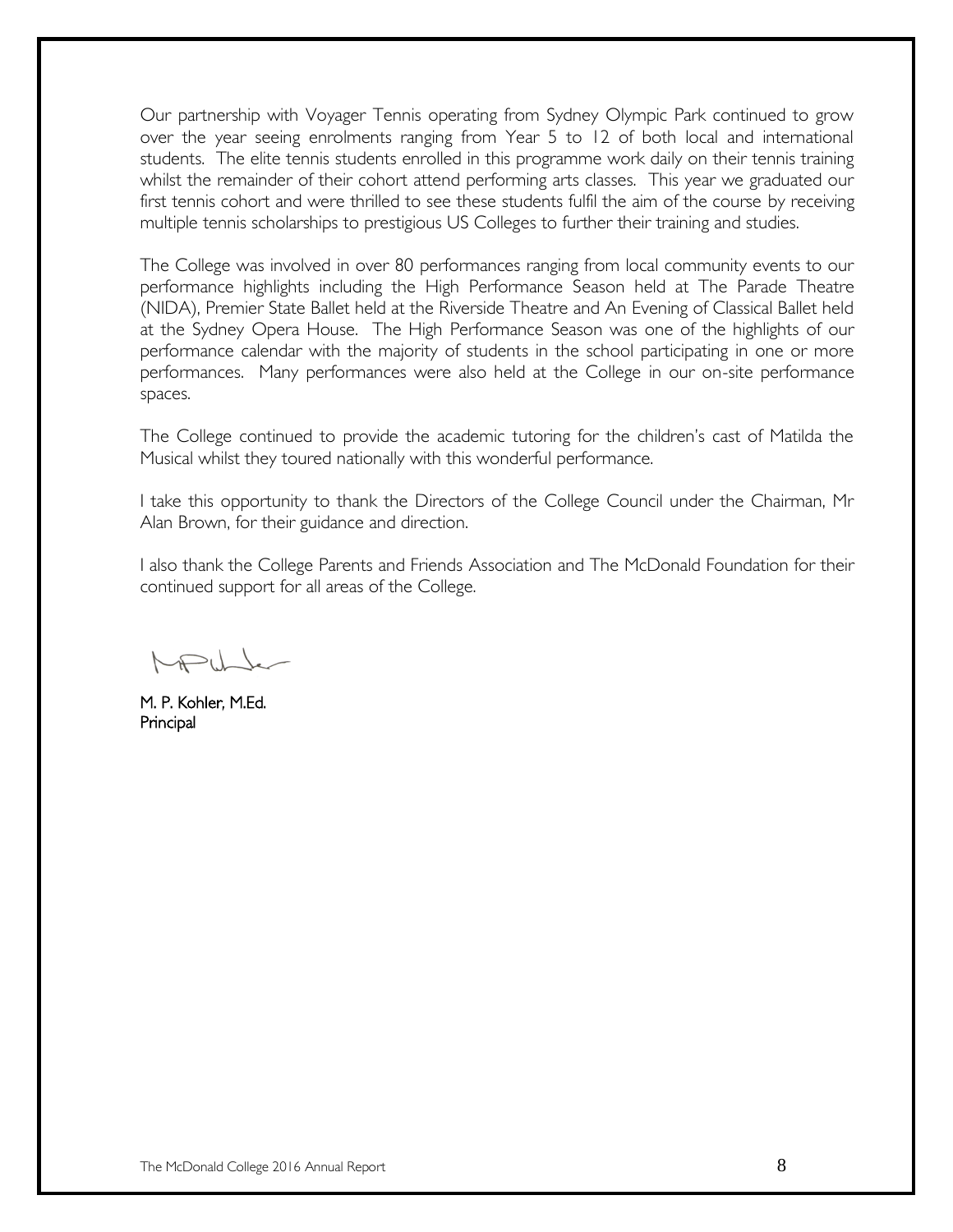### Message from Student Prefect and Student Representative Body

In 2016 the student leadership body comprised of:

- College Captains (2)
- Sports Captain
- Junior School Captains (2)
- Senior Prefects (from Year 11 and Year 12)
- Secondary House Captains and Vice Captains
	- o Performing Arts Captains
	- o Tennis Captain
	- o Board House Council
- Junior School House Captains and Vice Captains from Years 5 6
- Student Representative Council (Student representatives from each Pastoral Care Class – Junior & Secondary Schools)

Our student leaders represented the College at a number of events including the ANZAC Day Dawn Service at Concord and several interschool leadership exchanges. Secondary school volunteers assisted at the Junior School Swimming Carnival by participating with the younger students.

The major fundraising event for 2016 was the Prefect's Concert held in March that was enjoyed by the students and audience alike. Money raised on the evening was donated to the 'I give a buck' foundation to assist in providing personal swags for children who find themselves in a shelter without any personal items.

The SRC organised a number of events for students that raised funds for the: Heart Foundation, Year 10 Formal, and the Red Shield Appeal amongst others. Students and their families were encouraged to donate to the Christmas Hamper Appeal for the Exodus Foundation.

#### Prefect & SRC Body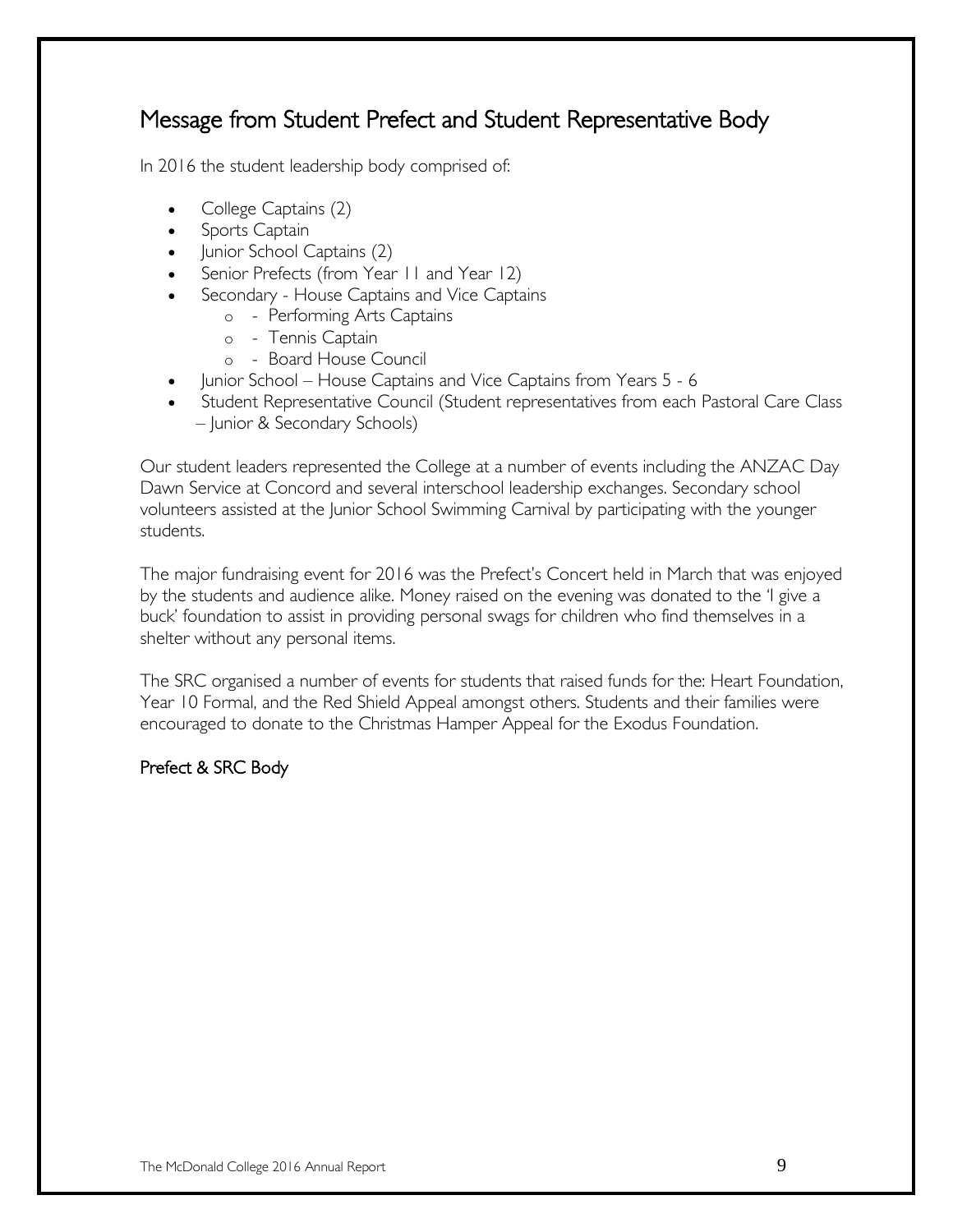### Theme 2:

### Contextual Information about the College and characteristics of the student body

The McDonald College, established in 1984, is Australia's only independent, co-educational, non-denominational school from Year 3 to Year 12 that integrates excellence in performance (performing arts, tennis, golf and technical production) and academic studies to the NSW Higher School Certificate. Located in North Strathfield, the College is academically comprehensive, dedicates up to 2 hours per day for performance training and provides boarding for up to 44 girls from Year 7 to Year 12.

The College specialises in elite performance, creativity and personal fulfilment through a rigorous academic programme integrated with an intensive daily performance training covering the following performance genres:

Acting Classical Ballet **Dance Music** Musical Theatre Tennis Technical Production Golf (limited programme)

Our philosophy is to provide daily professional performance training whilst maintaining the highest standards of academic education thus allowing students the opportunity to keep all their options beyond school open. Academic extension and acceleration opportunities are available to suitable students and those with special needs are catered for individually and/or through in-class support.

A comprehensive performing arts programme is also available after school hours to College students as well as the broader community. The College is extremely proud of its achievements; combining performance with academic education. Our academic achievements in external examinations such as NAPLAN and the HSC are consistently above the State average. These outstanding results are often achieved in tandem with students' professional performance and sporting commitments.

Our dedicated staff is passionate and highly skilled in developing and nurturing our students' potential, ability and interest. The College motto, 'Striving for Excellence and Quality in Performance', underpins our caring and tolerant environment; where creativity, selfdiscipline, passion, lateral thinking, self-esteem and academic, artistic, performance and sporting achievements are celebrated and encouraged.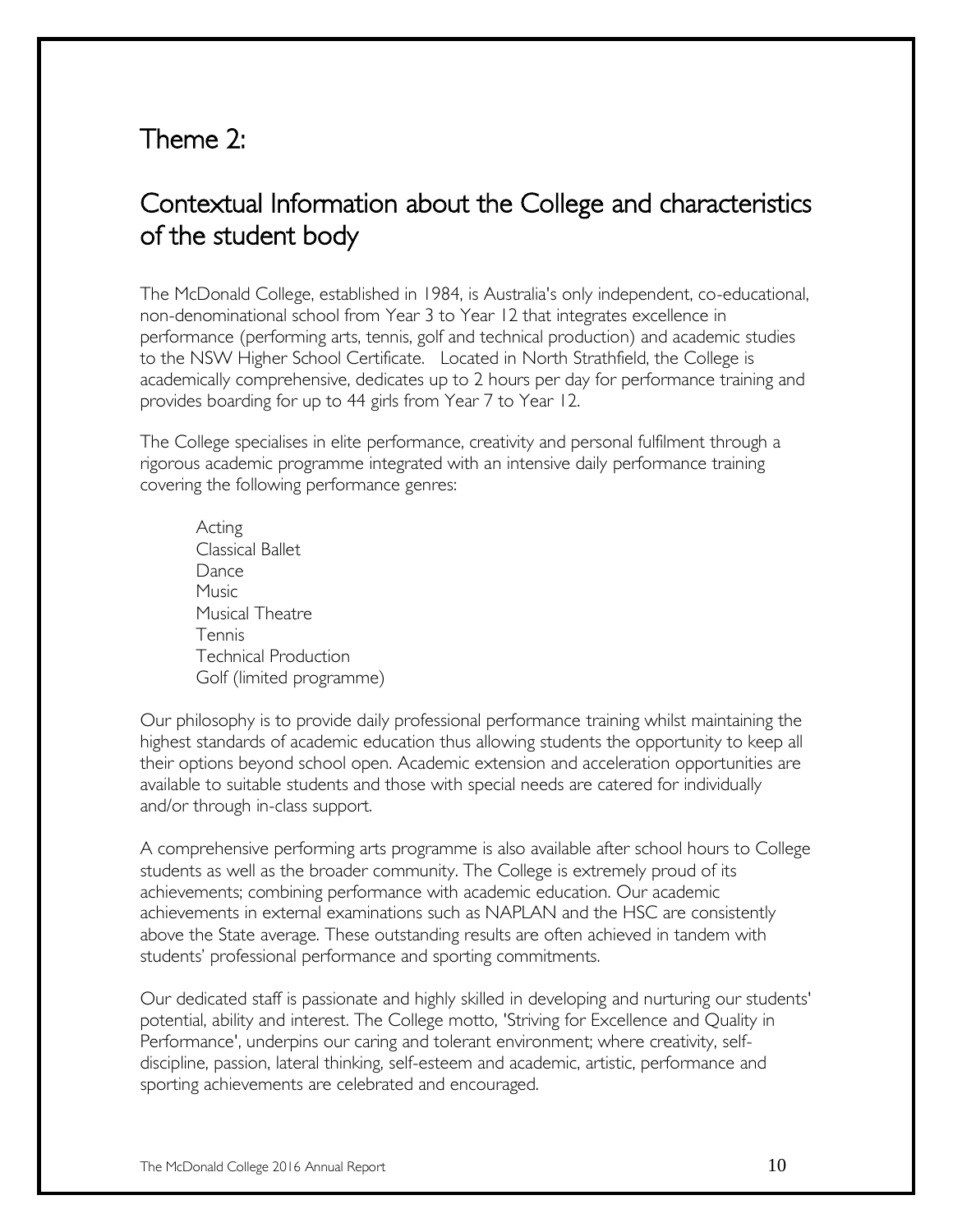Our graduates are sought after globally as performing artists, in corporate and Creative Industries and institutions and in educational, medical and legal realms. They are confident communicators with a creative and lateral view of the world beyond school making them ideal for innovation led industries.

The McDonald College - A benchmark for national and international excellence and innovation in academic, performance and sporting studies to students of the 21st century; where excellence in performance begins; where individual gifts and talents are our priority; and where students love coming to school each day.

www.mcdonald.nsw.edu.au [School website link](http://www.mcdonald.nsw.edu.au/) 

School statement from My School website [http://www.myschool.com.au](http://www.myschool.com.au/)

### Characteristics of the Student Body

[http://www.myschool.edu.au](http://www.myschool.edu.au/)

S. Owen Business Manager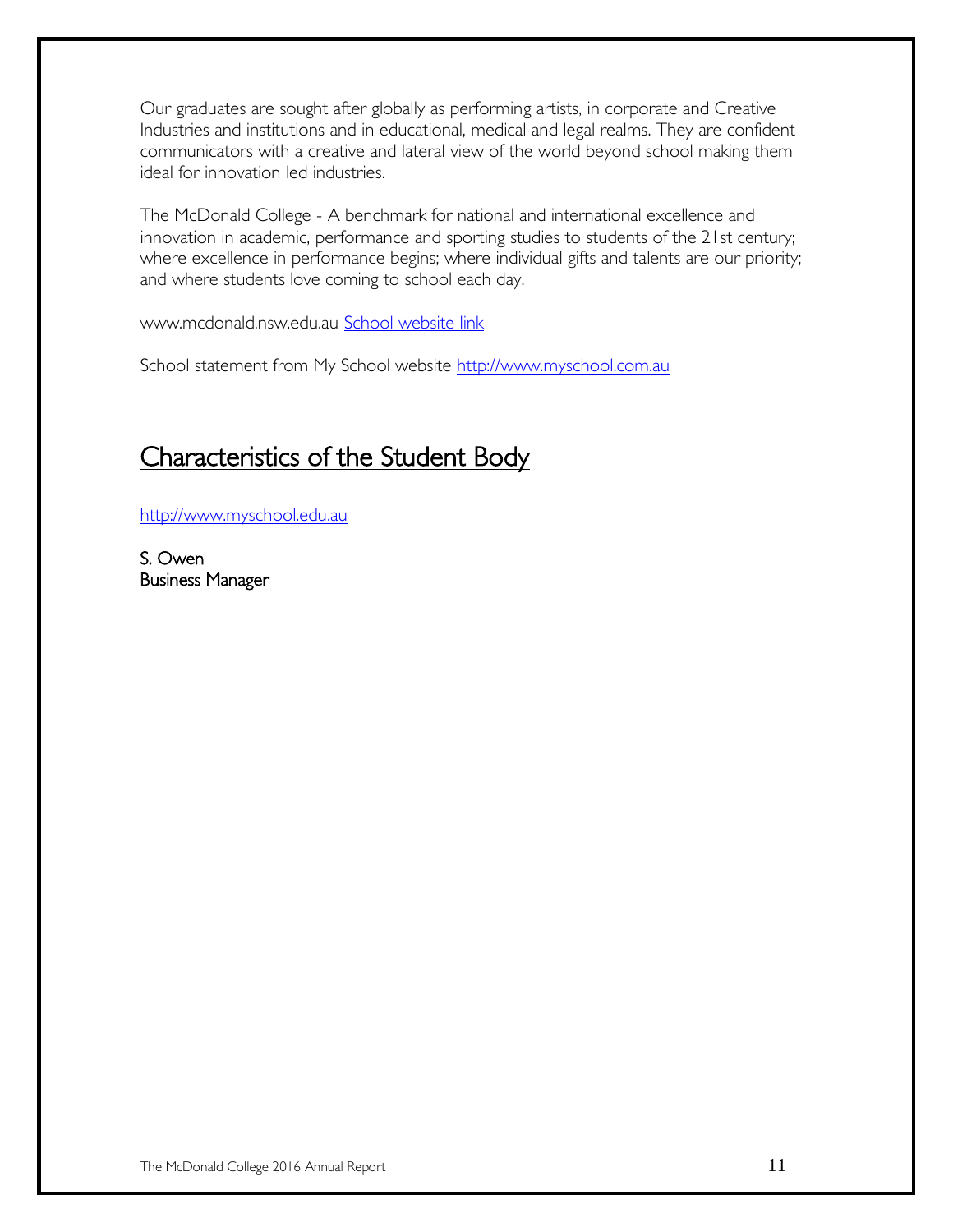# Theme 3: Student outcomes in standardized national literacy and numeracy testing

### NAPLAN RESULTS 2016

Performance on NAPLAN is documented on the My School website:

<http://www.myschool.edu.au/>

[http://www.myschool.edu.au/Main.aspx?PageId=0&SDRSchoolId=NSWI00299\\_9447&DEE](http://www.myschool.edu.au/Main.aspx?PageId=0&SDRSchoolId=NSWI00299_9447&DEEWRId=4222&CalendarYear=2009) [WRId=4222&CalendarYear=2009](http://www.myschool.edu.au/Main.aspx?PageId=0&SDRSchoolId=NSWI00299_9447&DEEWRId=4222&CalendarYear=2009)

M. Contos Director of Curriculum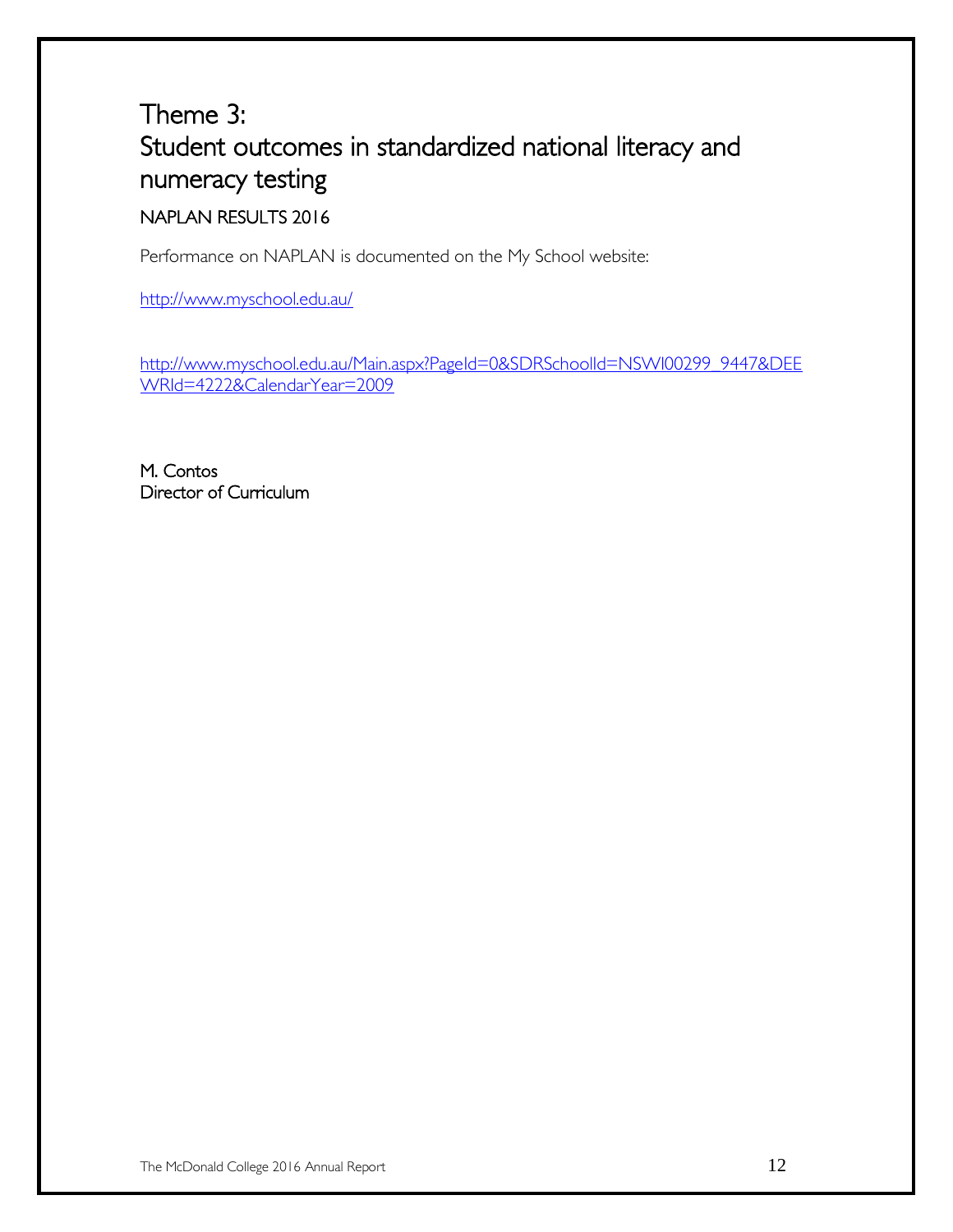# Theme 4: Senior secondary outcomes (student achievement)

#### RECORDS OF SCHOOL ACHIEVEMENT

Records of School Achievement are awarded to students who do not complete Stage 6 studies and qualify for the Higher School Certificate for reasons such as entering the workforce or engaging in vocational studies. In 2016, three students were granted a Record of School Achievement.

|             | Total<br>Number<br>of<br><b>Students</b> | Α   | B   |     | D   |    |
|-------------|------------------------------------------|-----|-----|-----|-----|----|
| English     | 45                                       | 4%  | 38% | 53% | 4%  | 0% |
| Mathematics | 45                                       | 7%  | 29% | 47% | 13% | 4% |
| Science     | 45                                       | 11% | 23% | 54% | 7%  | 5% |
| History     | 45                                       | 4%  | 42% | 43% | 7%  | 4% |
| Geography   |                                          | 9%  | 33% | 49% | 7%  | 2% |

#### Internal Grade Allocation - RoSA 2016

#### HIGHER SCHOOL CERTIFICATE

Approximately 77 000 students sat for the Higher School Certificate in 2016. At The McDonald College, 19 students from Year 12 and 5 accelerated students from Year 11, sat the Higher School Certificate exams.

- 16 different courses offered to students at The McDonald College
- Students scored ABOVE the state averages for Bands 4-6 in: 13 out of the 16 courses
- 100% of Year 12 students attained the Higher School Certificate

| Subject                 | School (Bands 4-6) | State (Bands 4-6) |
|-------------------------|--------------------|-------------------|
| <b>Ancient History</b>  | 100%               | 58%               |
| Biology                 | 40%                | 65%               |
| <b>Business Studies</b> | 91%                | 63%               |
| Dance                   | 100%               | 77%               |
| Design and Technology   | 100%               | 77%               |

The McDonald College 2016 Annual Report 13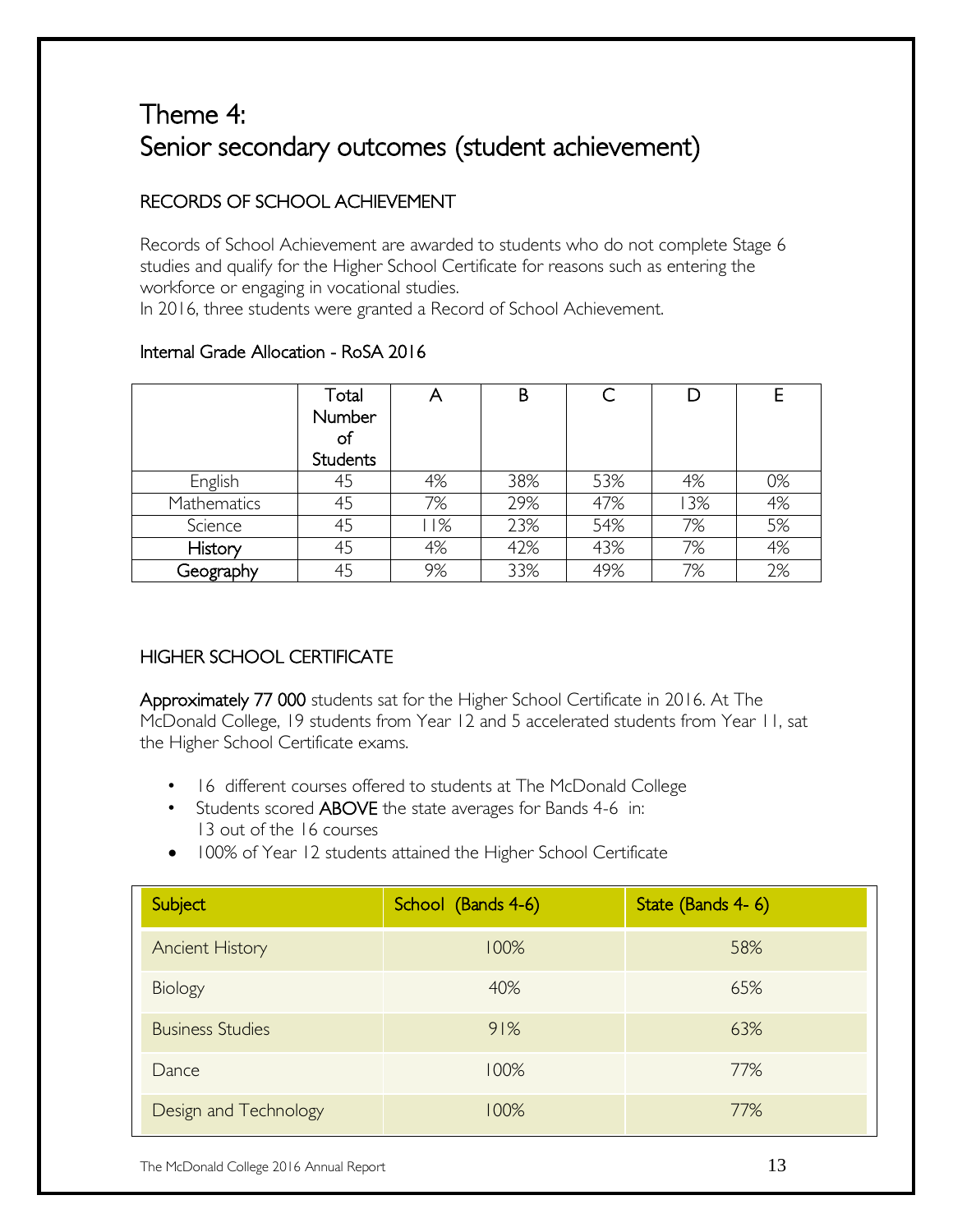| Drama                    | 100% | 83% |
|--------------------------|------|-----|
| English Standard         | 78%  | 49% |
| English Advanced         | 100% | 90% |
| Legal Studies            | 100% | 70% |
| Mathematics              | 75%  | 76% |
| Music I                  | 100% | 90% |
| Music 2                  | 100% | 90% |
| <b>PDHPE</b>             | 67%  | 61% |
| <b>Visual Arts</b>       | 100% | 87% |
| Modern Hebrew Continuers | 100% | 97% |

|                     | College<br>Average<br>(Bands E4, E3) | State Average<br>(Bands E4,E3) |
|---------------------|--------------------------------------|--------------------------------|
| Extension   English | 100%                                 | 95%                            |
| Extension 2 English | 60%                                  | 79%                            |
| Extension I         | 100%                                 | 79%                            |
| Mathematics         |                                      |                                |

Distance Education Courses studied: 2 unit Modern History, 2 unit Entertainment Industry, 2 unit Retail Services, 2 unit Geography, 2 unit French Beginners, 2 unit Software Design and Development, 2 unit Physics, 2 unit Hospitality (Food and Beverage), 2 unit Italian **Continuers** 

#### 2011-2016 Comparison of HSC results

Improvements occurred in many subjects. Most subjects scored very similar averages when compared to 2011 -2016 showing that the high standard is maintained at the College from year to year.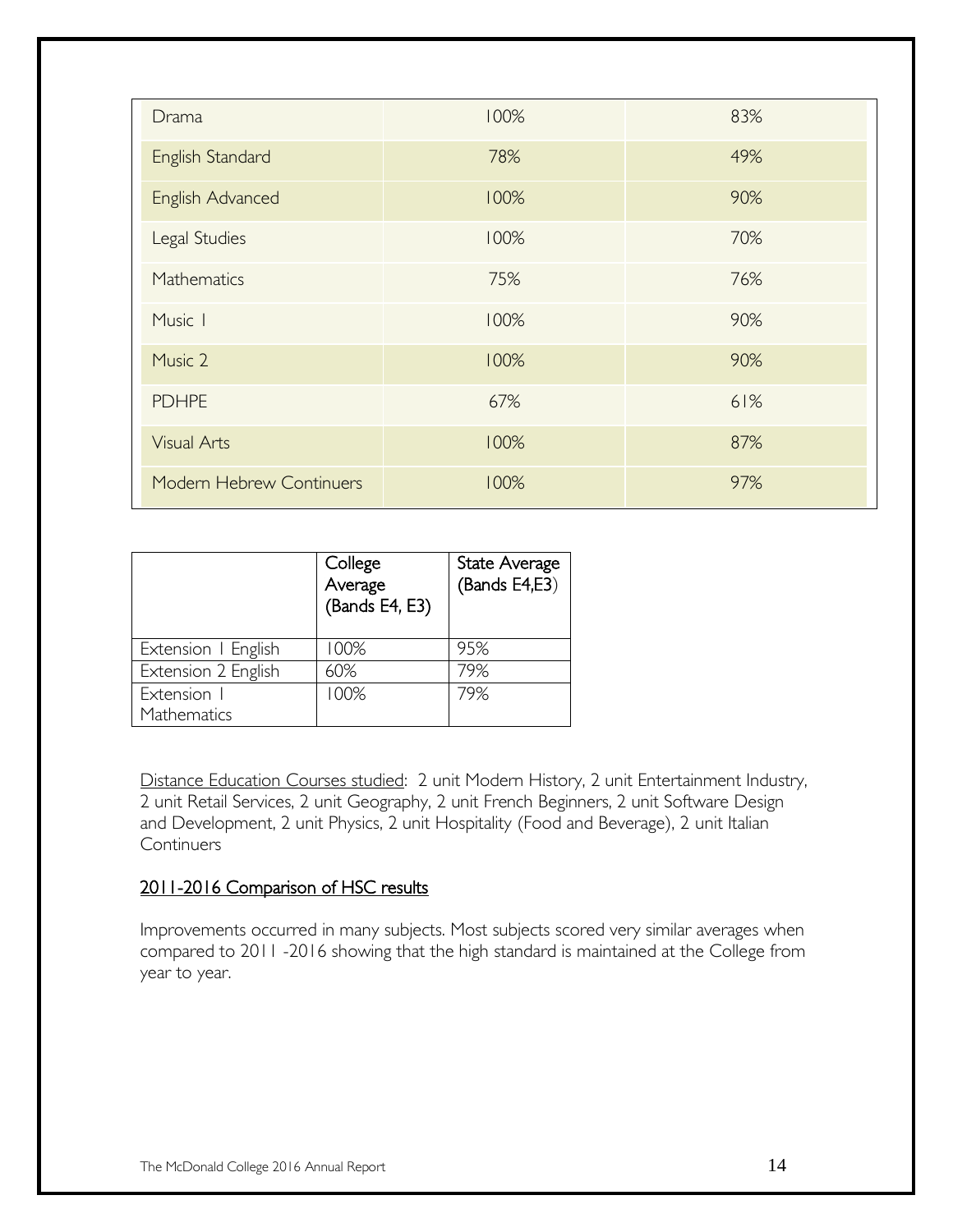The following lists some of The McDonald College averages to support the above statement:

|                 | 2016         | 2015         | 2014         | 2013         | 2012        | 2011        |
|-----------------|--------------|--------------|--------------|--------------|-------------|-------------|
|                 | <b>Bands</b> | <b>Bands</b> | <b>Bands</b> | <b>Bands</b> | Bands 4, 5, | Bands 4, 5, |
|                 | 4, 5, 6      | 4, 5, 6      | 4, 5, 6      | 4, 5, 6      | 6           | 6           |
| <b>Business</b> | 91%          | 92%          | 100%         | 81%          | 70%         | 70%         |
| <b>Studies</b>  |              |              |              |              |             |             |
| Dance           | 100%         | 100%         | 100%         | 100%         | 70%         | 89%         |
| Design and      | 100&         | 92%          | 100%         | 64%          | 91%         | 84%         |
| Technology      |              |              |              |              |             |             |
| Drama           | 100%         | 92%          | 92%          | 89%          | 80%         | 100%        |
| English         | 100%         | 94%          | 88%          | 100%         | 94%         | 95%         |
| Advanced        |              |              |              |              |             |             |
| English         | 78%          | 53%          | 54%          | 21%          | 58%         | 49%         |
| Standard        |              |              |              |              |             |             |
| Mathematics     | 75%          | 80%          | 100%         | 100%         | 88%         | 44%         |
| Music I         | 100%         | 94%          | 100%         | 100%         | 100%        | 100%        |
| Visual Arts     | 100%         | 100%         | 00%          | 95%          | 100%        | 100%        |

#### Highlights of the 2016 HSC - BAND 6 only

|                          | Band 6 School | Band 6 State |
|--------------------------|---------------|--------------|
| Biology                  | 20%           | 9%           |
| Design and Technology    | 25%           | 13%          |
| Legal Studies            | 100%          | 52%          |
| Mathematics              | 38%           | 23%          |
| Modern Hebrew Continuers | 100%          | 65%          |
| Visual Arts              | 67%           | 14%          |

#### Senior Secondary Outcomes

Enrolments in vocational courses are documented on the My School website:

<http://www.myschool.edu.au/>

M.Contos Director of Curriculum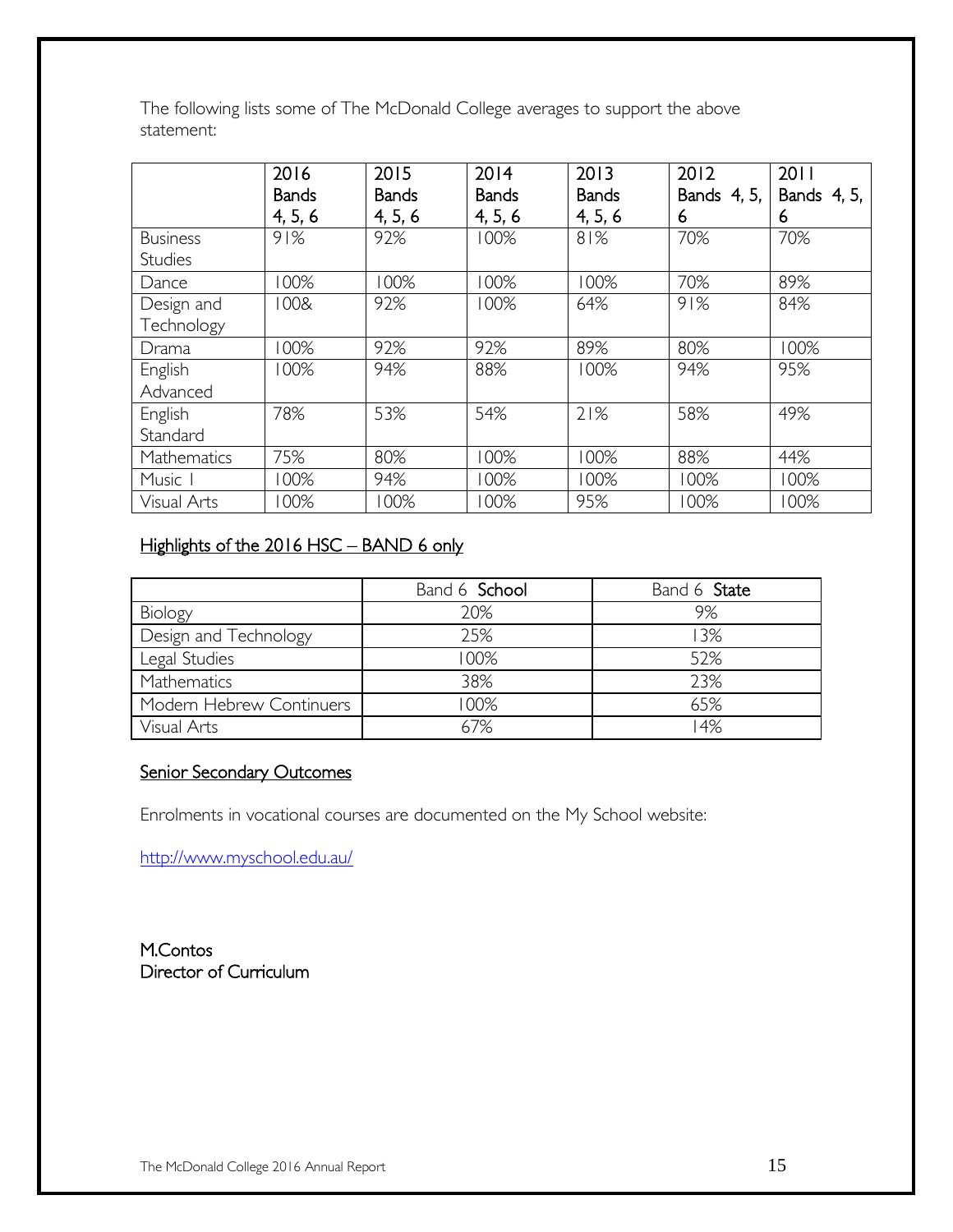# Theme 5: Teacher Qualifications and Professional Learning

#### Professional Learning

All the teaching staff participated in professional development on the College development days throughout the year including:

- Microsoft One Note
- Fire Safety
- Child Protection (on line)

In addition, the following professional development activities were undertaken by staff throughout 2016.

| Professional Learning Activities                                             | Number of<br>Courses | Number of<br><b>Teachers</b><br>Attended |
|------------------------------------------------------------------------------|----------------------|------------------------------------------|
| Learning the Brain                                                           |                      |                                          |
| 12 Tactics of Effective Numeracy Instruction                                 |                      |                                          |
| Objectives C, D, E: What They Look Like in the K-6 Class                     |                      |                                          |
| Deus Ex Photos Photomedia Conference                                         |                      | $\overline{2}$                           |
| First Aid Course                                                             |                      | $\overline{4}$                           |
| Semi Permanent Conference Sydney 2016                                        |                      |                                          |
| New Geography Syllabus                                                       |                      |                                          |
| Making Consistent Judgements for National Consistent<br>Collection of Datal  |                      |                                          |
| Computational Thinking for Primary Stage 2 (online)                          |                      |                                          |
| The eLearning Environment in Stage 6 Ancient and Modern<br>History (online)  |                      |                                          |
| Geography Workshop - Take the Guesswork out of the<br>New Geography Syllabus |                      |                                          |
| Seven Steps to Writing Success                                               |                      | $\overline{2}$                           |
| Child Protection                                                             |                      |                                          |
| Law Sense                                                                    |                      |                                          |
| Square Peg Jewellery Workshop                                                | $\overline{2}$       | 3                                        |
| Governance Symposium                                                         |                      | 3                                        |
| <b>VADEA Conference</b>                                                      |                      |                                          |
| Secondary Science                                                            | ongoing              | $\overline{2}$                           |
| Primary School Science                                                       |                      |                                          |
| $C$ asper Training $-$ IT                                                    |                      |                                          |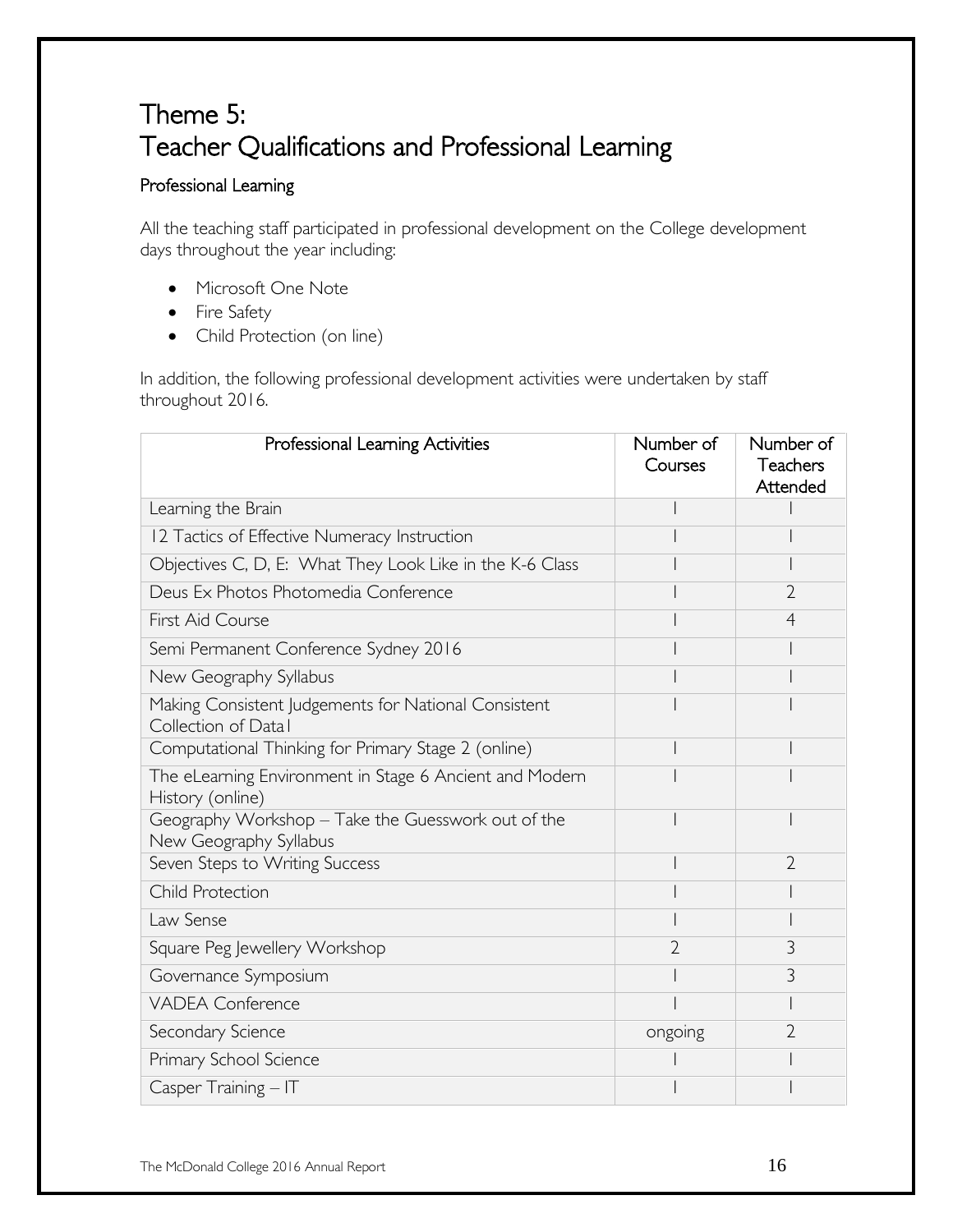#### Teaching standards /qualifications

| Category                                                                                                                                                                                                                   | Number of Teachers |
|----------------------------------------------------------------------------------------------------------------------------------------------------------------------------------------------------------------------------|--------------------|
| Teachers who have teaching education<br>qualifications from a higher education<br>institution within Australia or as recognised<br>within the National Office of Overseas Skills<br>Recognition (AEI-NOOSR) guidelines, or | 30                 |
| Teachers having a bachelor degree from a<br>higher education institution within Australia<br>or one recognised within the AEI-NOOSR<br>guidelines but lack formal teacher education<br>qualifications.                     | ( )                |

Total teacher numbers are listed on the My School website:

[http://www.myschool.edu.au](http://www.myschool.edu.au/)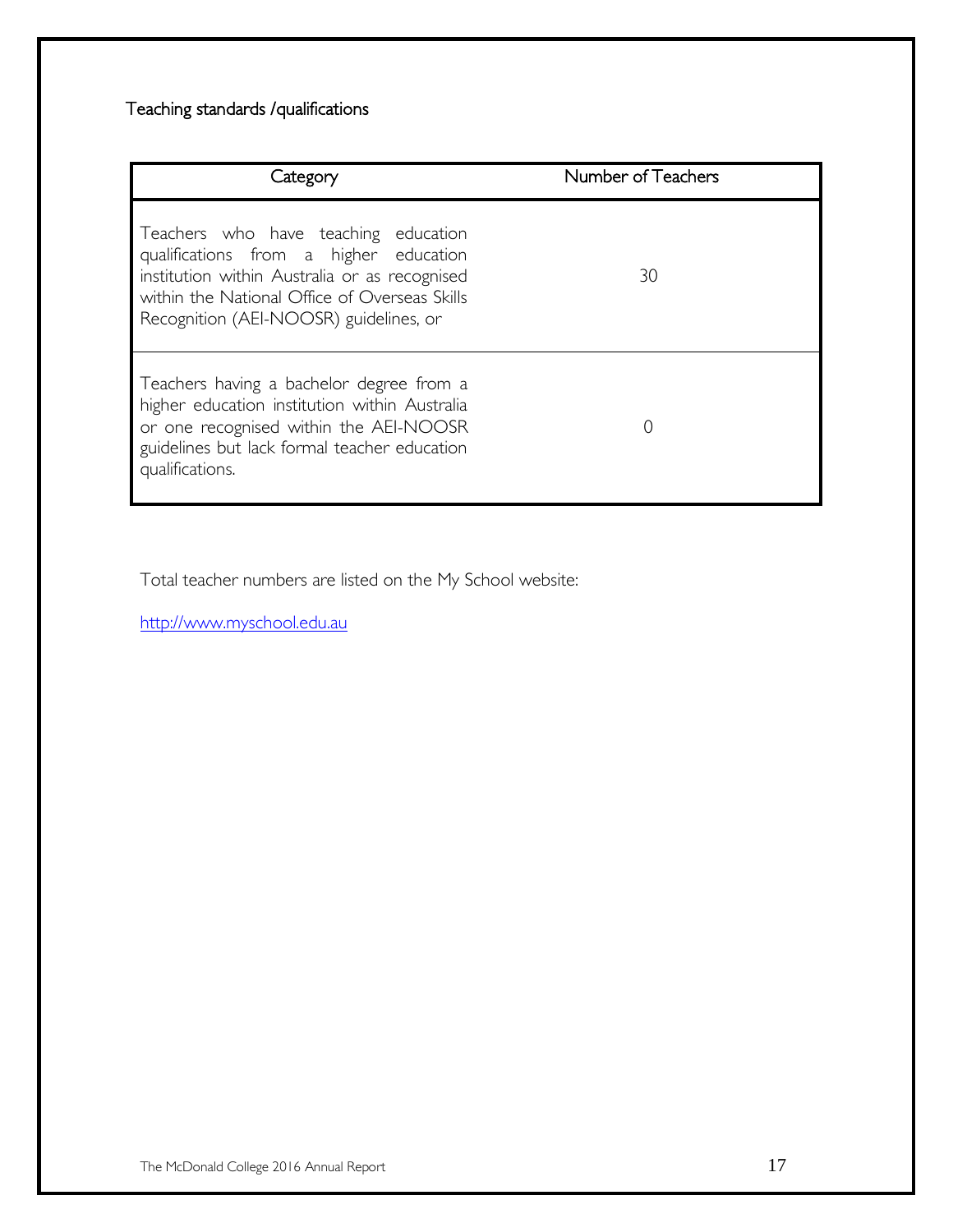# Theme 6: Workforce Composition

Workforce composition as per the My School website:

[http://www.myschool.edu.au](http://www.myschool.edu.au/)

The College workforce in 2016 did not include any Indigenous staff.

| School staff 2016                       |      |
|-----------------------------------------|------|
| Teaching Staff                          | 30   |
| Full-time equivalent teaching staff     | 23.9 |
| Non-teaching staff                      | 24   |
| Full-time equivalent non-teaching staff | 17 3 |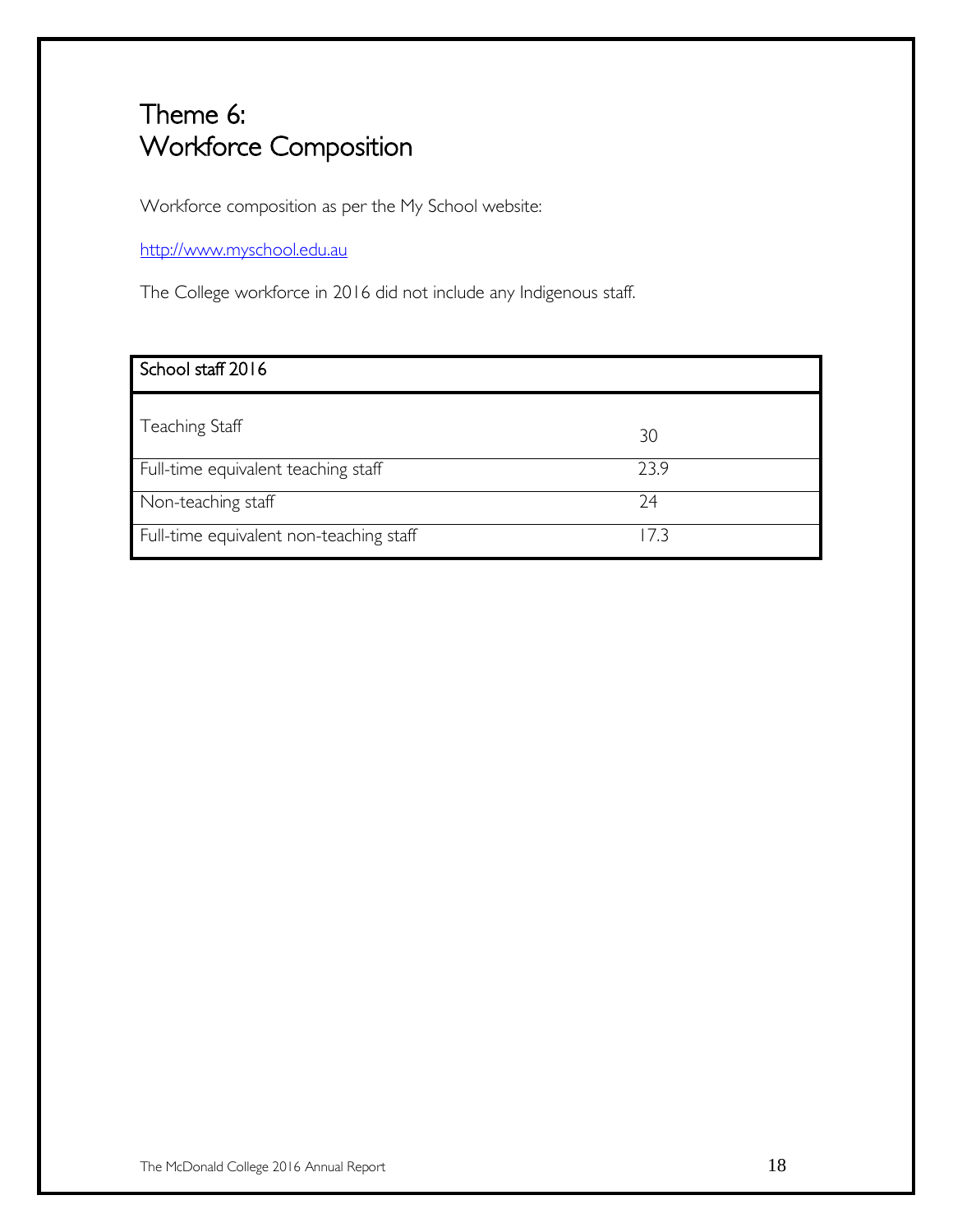## Theme 7: Student Attendance, and Retention Rates and Post-school destinations in secondary schools

#### Student attendance rates

For the whole College student attendance rates please refer to the college's data on the My Schools website: [http://www.myschool.edu.au](http://www.myschool.edu.au/)

| Year            | Attendance |  |  |
|-----------------|------------|--|--|
| Y03             | 96.9%      |  |  |
| <b>Y04</b>      | 97.7%      |  |  |
| <b>Y05</b>      | 93.9%      |  |  |
| Y06             | 94.1%      |  |  |
| <b>Y07</b>      | 95.0%      |  |  |
| <b>Y08</b>      | 89.3%      |  |  |
| Y09             | 88.5%      |  |  |
| Y10             | 91.3%      |  |  |
| Y               | 90.3%      |  |  |
| Y <sub>12</sub> | 91.6%      |  |  |

### 2016 Student Attendance Rate

| Average<br>╰ |  |
|--------------|--|
|--------------|--|

#### Management of Student Non Attendance

The College Attendance Policy – Students

outlines the management of student non- attendance. Unexplained absences from the College are followed up in an appropriate manner with the student and parent or guardian. The College sends an SMS or telephones parents of students who are absent on the day of the absence. Parents are required to provide a written explanation for each absence and they are followed up if this is not provided in a timely fashion. Absences are monitored and parent and student conferences are held to resolve any non-attendance.

All student absences are recorded in our database and are available for staff.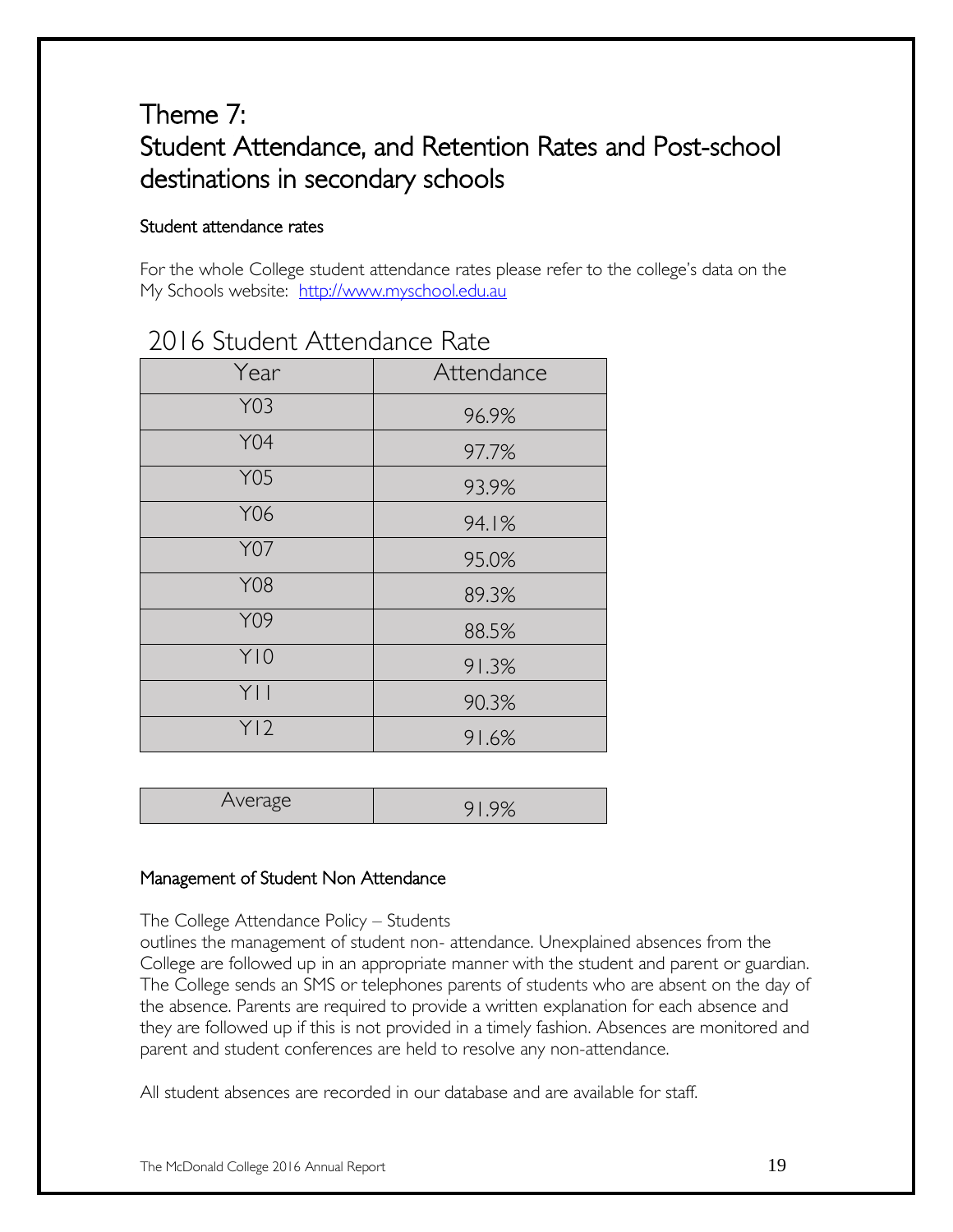Mandatory reporting procedures apply where absences are extended or the student is considered at risk.

### Retention rates and Post-School destinations in Secondary **Schools**

Fifty two (52%) percent of the 2014, Year 10 cohort completed Year 12 in 2016 at the College. Based on the information provided when these students left the College it was to follow the pathways as below:

| Vocational Training (performing arts eg Australian or Internationals Ballet Schools) 20% |     |
|------------------------------------------------------------------------------------------|-----|
| Pathways Students                                                                        | 4%  |
| Other secondary schools                                                                  | 24% |

Some students working at an elite level in Classical Ballet in the Year 10, 2014 cohort took the option of the full time ballet training course offered by the College. Combined with their ballet training, these students study Pathways to the HSC. Other students pursue their chosen pathway of studying further with institutions such as, the Australian Ballet School or other international ballet schools.

Our 2016 Graduates continued on to University, TAFE, professional performing arts engagements, further education or pursued full-time employment or a gap year. University offers made to the Class of '16 included but not limited to:

B Arts, B Business, B Science (Computer Science), B Medical Science, B International Studies, B Law, B Health Science

S. Owen Business Manager

M. Contos Director of Curriculum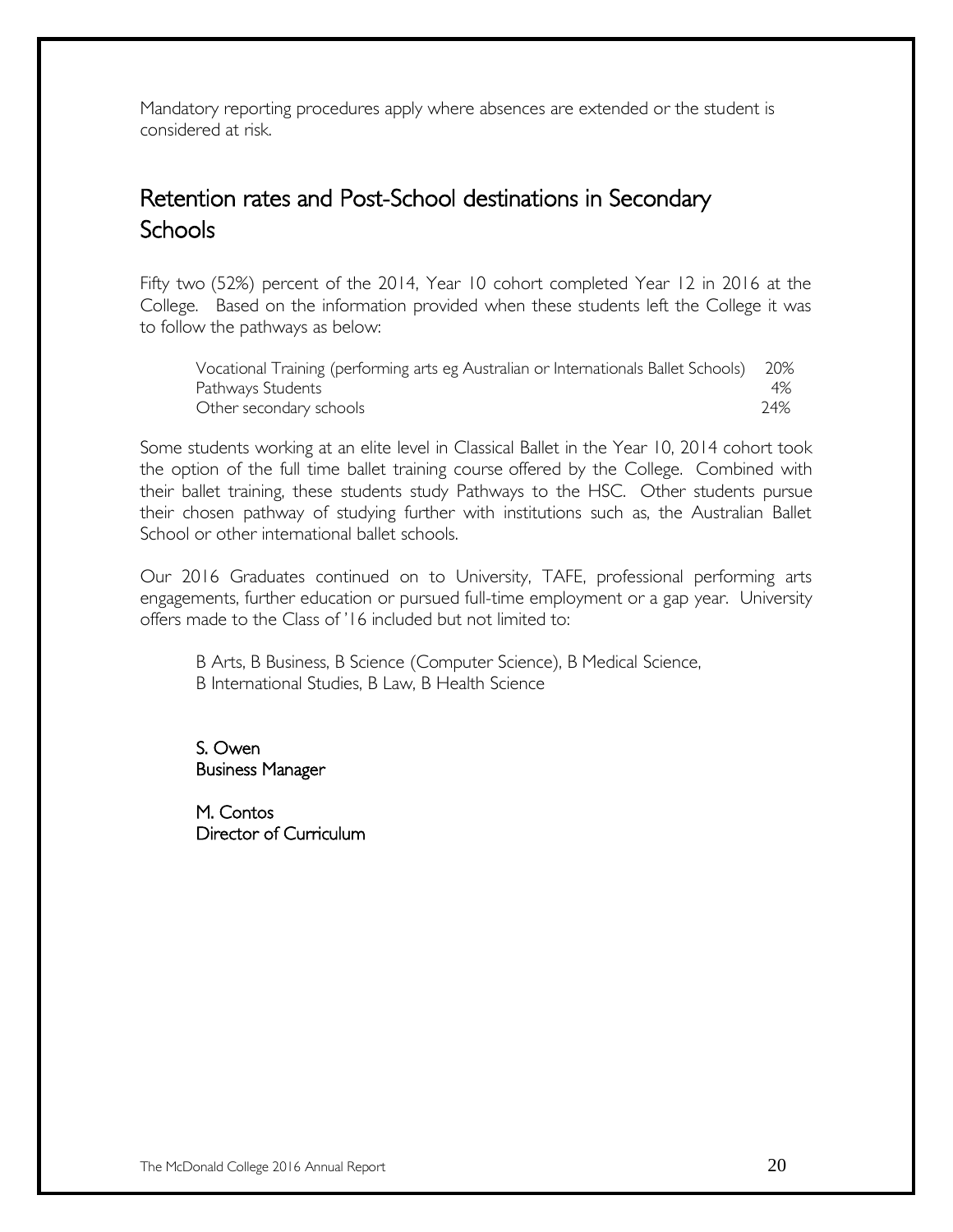### Theme 8: Enrolment Policies

#### Enrolment Policy

The McDonald College is a Primary to Year 12 school catering in particular for children who are gifted in performance, whether in one or more of the performing arts or in sport and wish to integrate their passion for performance with a rigorous academic education. The College takes girl boarders from Year  $7 - 12$ . Children attending the school must commit to a regimen of one and a half hours (primary) or two hours (secondary) training daily in their area of specialty. Subject to these constraints arising from the College's unique special studies programme, the College is open to accept boys and girls of all races and creeds. While the College does not suit all children, there is no reason in principle that children with disabilities cannot be eligible to enrol. Indeed, the College has since its inception enrolled a number of students with disabilities.

This policy gives guidance on enrolment criteria and procedures to those within the College community and to those contemplating enrolment. While the policy is as comprehensive as possible, there will inevitably be some situations which are not specifically covered. In such instances, it is the Principal's responsibility to decide the appropriate course to take in the circumstances.

#### LEGISLATIVE FRAMEWORK

#### *Disability Discrimination Act Disability Standards for Education Race Discrimination Act Anti-Discrimination Act*

These Acts and Standards make it unlawful to discriminate against a person on the grounds of their disability or race by refusing to enrol them at the College. The College is committed to fulfilling its obligations under the law in this Enrolment Policy.

#### DEFINITIONS

Throughout this policy, unless the context requires otherwise:

parents, includes guardians or any other person who has applied to have a child entered on the waiting list or enrolled at the College and, where the child has only one parent, means that parent.

disability, in relation to a child, means:

- 1. Total or partial loss of the child's bodily or mental functions; or
- 2. Total or partial loss of a part of the body; or
- 3. The presence in the body of organisms causing disease or illness; or
- 4. The presence in the body of organisms capable of causing disease or illness; or
- 5. The malfunction, malformation or disfigurement of a part of the child's body; or

The McDonald College 2016 Annual Report  $21$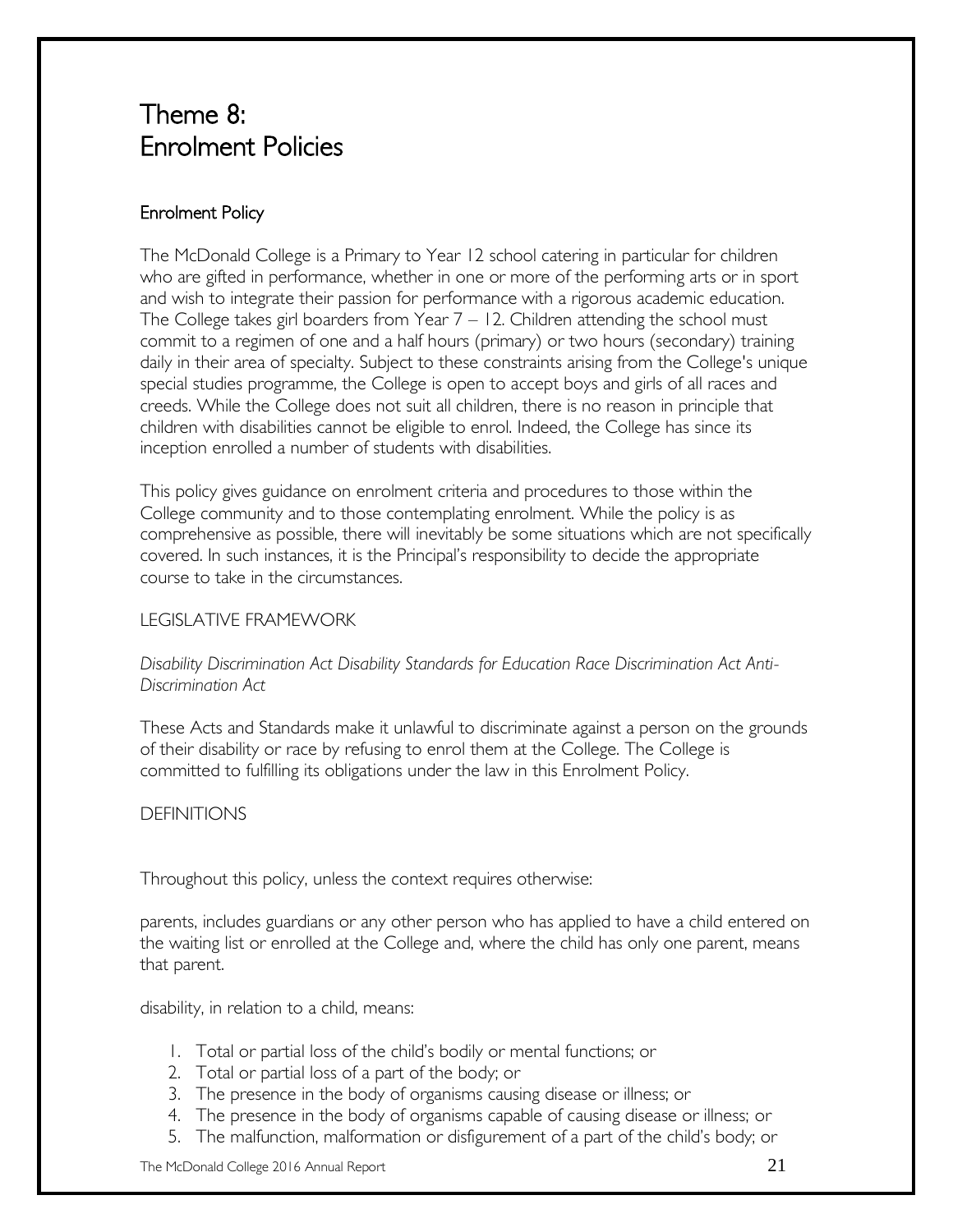- 6. A disorder or malfunction that results in the child learning differently from a child without the disorder or malfunction; or
- 7. A disorder, illness or disease that affects a child's thought processes, perception of reality, emotions or judgment or that results in disturbed behaviour.

#### ENROLMENT PROCESS

#### New Enquiries

The Registrar will send everyone enquiring about enrolment details of the procedure for enrolment at the College including:

- A Prospectus (available electronically or in hard copy)
- A statement about the College Fees
- An Application for Registration

#### **Waiting Lists**

The Principal through the Registrar, is responsible for the maintenance of waiting lists for entry to the College.

Names of children will be entered on the appropriate waiting list when their parents or a parent return:

- 1. The Application for Registration;
- 2. A non-refundable Application Fee of one hundred and ten dollars (\$110) if the applicant is an Australian citizen or two hundred and fifty dollars (\$250) for an overseas applicant;
- 3. Copies of the child's last two school reports;
- 4. Copies of NAPLAN results;
- 5. Copies of certificates of achievements in the performing arts or sport, such as examinations passed or eisteddfod results;
- 6. All medical, psychological or other reports about the child in their possession or control;
- 7. Two personal references, one for the student and one for the family; and
- 8. A full length photograph in dance attire if a dancer or portrait photograph if an actor, musician or sportsperson.

Failure to provide all required information may result in the College declining to enter the child's name on the appropriate waiting list or delaying such entry, and may also result in the College declining or delaying the child's enrolment.

#### Assessment Process

The College will undertake an assessment process at some time decided by the College after a child's name has been entered on the waiting lists.

Interview and request for information

The McDonald College 2016 Annual Report 22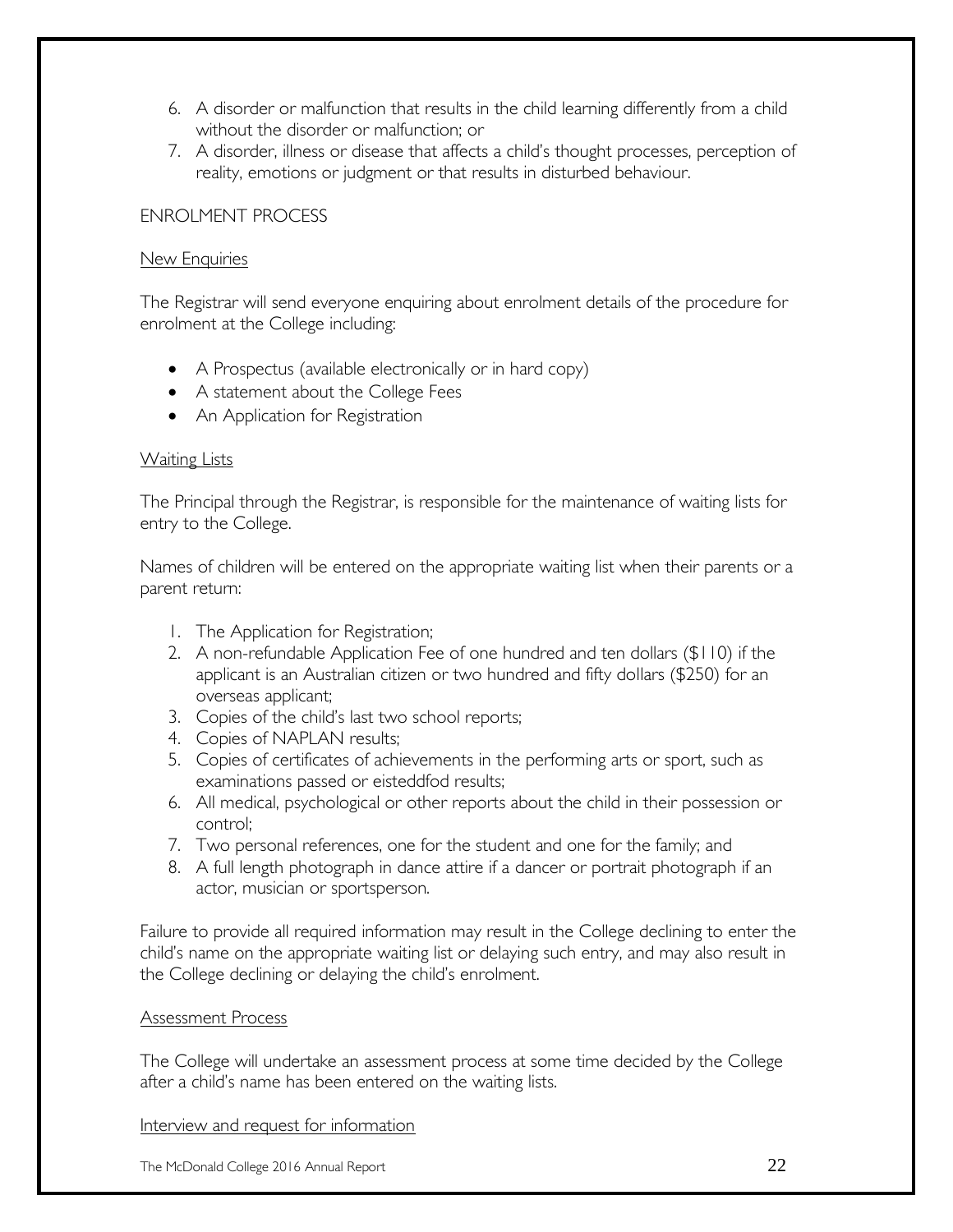As part of the assessment process the College:

- 1. May arrange for a child on the waiting list to undertake a pre-enrolment test at the College; and
- 2. Will invite the parents of a child on the waiting list to attend an interview at the College with the Principal or a senior member of staff appointed by the Principal. At the interview, among other things, the College's representative will:

(a) inform the parents of their responsibility to the College in relation to fees and will ascertain their ability to afford the current fees;

(b) will seek to establish that the expectations and commitments of the parents are consistent with the vision, values, goals, policies and resources of the College.

In considering all prospective enrolments, the College may:

- 1. Ask for further information about the child, such as for the child's medical or psychological reports; and
- 2. Ask parents to authorise the Principal or her delegate to contact:

(a) the Principal of the child's previous school to confirm information pertaining to the child;

(b) any medical or other personnel considered significant for providing information pertaining to the needs of the child.

#### Unacceptable Behaviour

Where information obtained by the College suggests a profile of willful misconduct, illegal activities or strong anti-social behaviours that indicate that the child's enrolment at the College is likely to be detrimental to other students, the staff or the College, notwithstanding that the child be the sibling of a current student, the Principal may decline to proceed any further with the enrolment process.

#### **Disability**

Where a child has declared education support needs or a disability or other information has come to light indicating a possible need for education support services or for some measures or actions to assist the child to participate in the College's courses or programmes or to use the College's facilities or services, the College will make an initial assessment of the child's needs. This will include consultation with the child or the child's parents. In addition, the Principal may:

(a) require the parents to obtain medical, psychological or other reports from specialists outside the College;

(b) obtain an independent assessment of the child.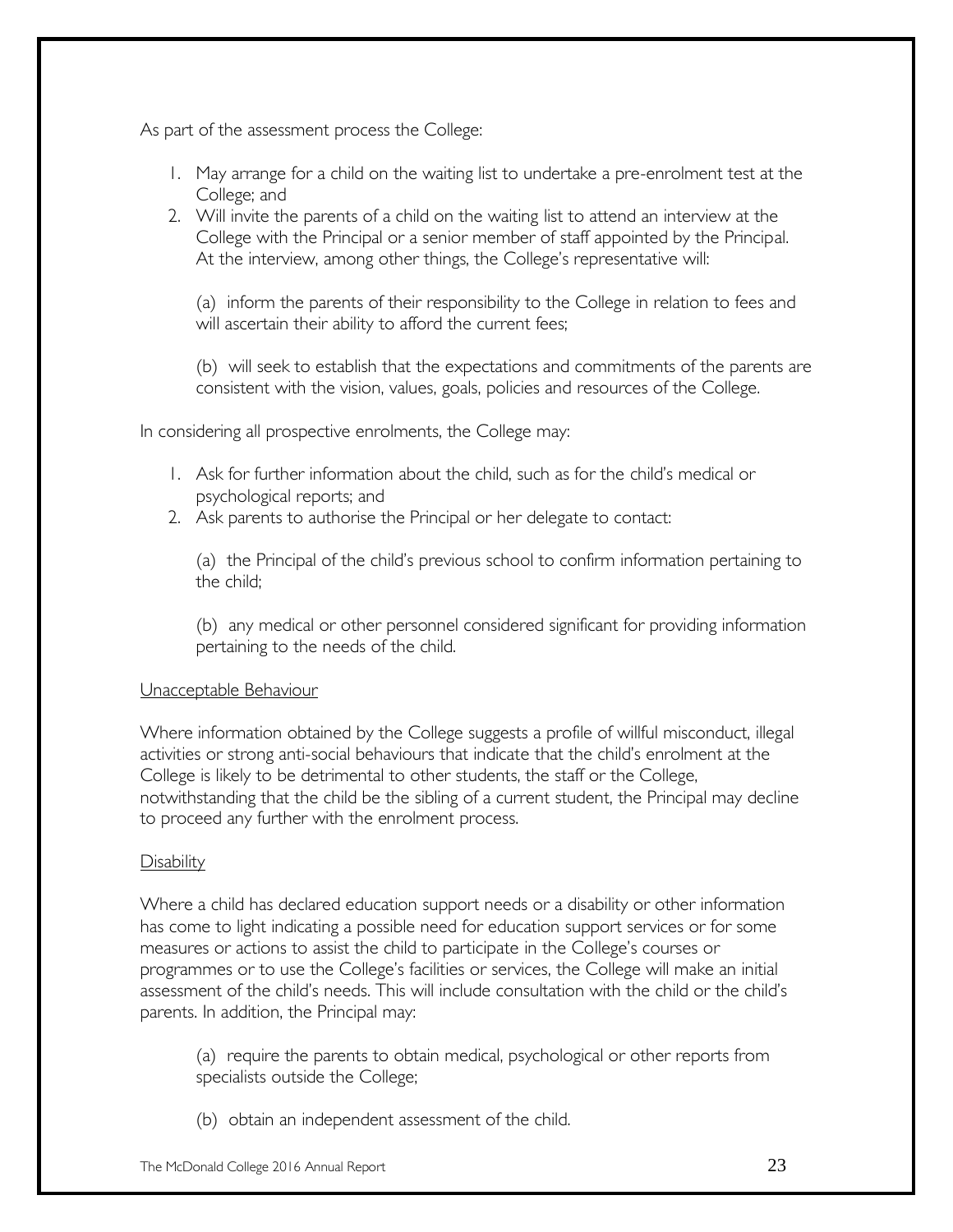Any assessments or reports required from non-school personnel will be at the parents' expense.

Where information obtained by the College indicates that the child has a disability, the Principal will seek to identify the exact nature of the child's needs and the strategies required to address them. Having obtained this information, the Principal will determine whether the child, if enrolled, would require some measures or actions to assist the child to participate in the College's courses or programmes or to use the College's facilities or services that are not required by students who do not have the child's disability. Where the Principal determines that the child would require some such measures or actions, the Principal will seek to identify whether those measures or actions required are reasonable in that they balance the interests of all parties affected.

In assessing whether a particular measure or action for a particular child is reasonable, the Principal will have regard to all the relevant circumstances and interests, including:

- a) the child's disability;
- b) the views of the child or the child's parents about:
	- i) whether the particular measure or action is reasonable;
	- ii) the extent to which the particular measure or action would ensure

that the child was able to participate in the College's courses or programmes or to use the College's facilities or services on the same basis as a child without the disability;

- c) the effect of the measure or action on the child, including the effect on the child's:
	- i) ability to achieve learning outcomes; and
	- ii) ability to participate in courses or programmes; and
	- iii) independence;

d) the effect of the particular measure or action on anyone else affected, including the College, its staff and other students;

e) the costs and benefits of taking the particular measure or action.

The College will take measures and actions that are reasonable but will not necessarily take measures or actions that are unreasonable or that would impose unjustifiable hardship on the College. In determining whether taking the required measures or actions, even though they are reasonable, would impose unjustifiable hardship on the College, the Principal will take into account all relevant circumstances of the case, including: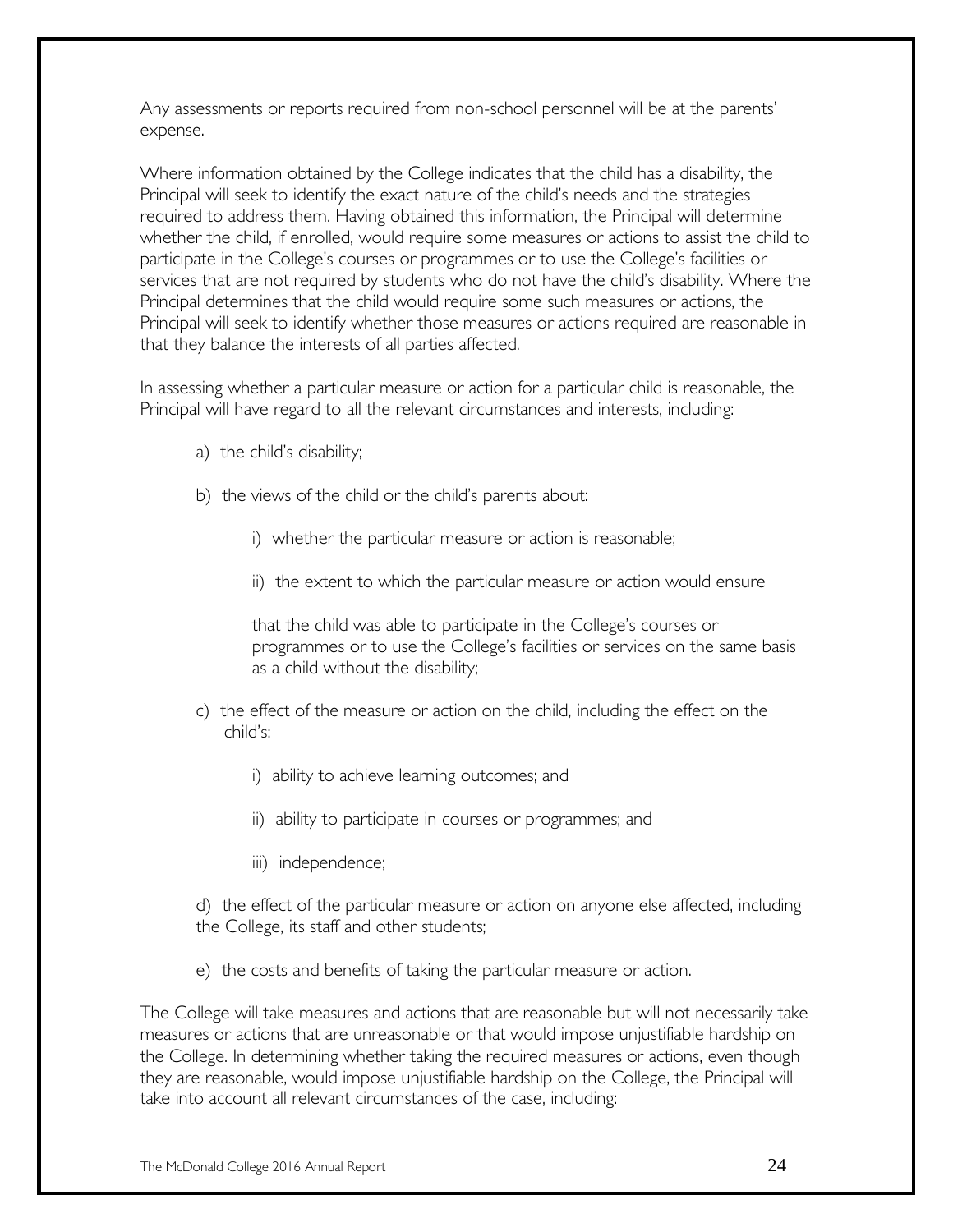(a) the nature of the benefit or detriment likely to accrue or be suffered by any persons concerned (including other students, staff, the College, the child, the family of the child, and the College community); and

(b) the effect of the disability of the child; and

(c) the College's financial circumstances and the estimated amount of expenditure required to be made by the College.

Where the Principal determines that the enrolment of the child would require the College to take unreasonable measures or actions to ensure that the child is able to participate in the College's courses or programmes, or to use the College's facilities and services, on the same basis as a student without a disability, or would cause unjustifiable hardship, the Principal may decline to offer a place at the College.

#### Failure by parents to disclose information

The College reserves the right not to offer any child a place at the College or to defer the offer of a place to any child in its discretion but particularly when the parents, having been aware of their child's specific educational needs, decline to declare those needs or to withhold relevant information pertaining to their child.

The College also reserves the right to terminate an enrolment where there are not sufficient resources to deal with a child's needs and where the parents have not declared or have withheld known information pertaining to their child's needs.

#### Enrolment Offers and Acceptance

At the satisfactory conclusion of the assessment process, the College may make an offer to the parents to enrol the child. To accept the offer, the parents must in adherence with the date specified in the Letter of Offer deliver to the College:

- 1. The Acceptance Form;
- 2. The non-refundable enrolment deposit of two thousand dollars (\$2,000) for students in Years 3-10 or one thousand five hundred dollars (\$1,500) for students in Years 11-12.

Failure to reply within the required time may result in the position being re-offered where other children are waiting for entry to the College.

#### **Offers for Provisional Enrolment**

Where circumstances give rise to uncertainty on the part of the Principal, a provisional enrolment may be offered for a child for a set period of time.

Conditions applying to such provisional enrolment will be set out in writing. In these cases, either the parents or the Principal may terminate the enrolment with seven days' notice. In such circumstances, enrolment deposits will be refunded and College fees will be adjusted to cover the period of enrolment only. No penalties will apply.

The McDonald College 2016 Annual Report  $25$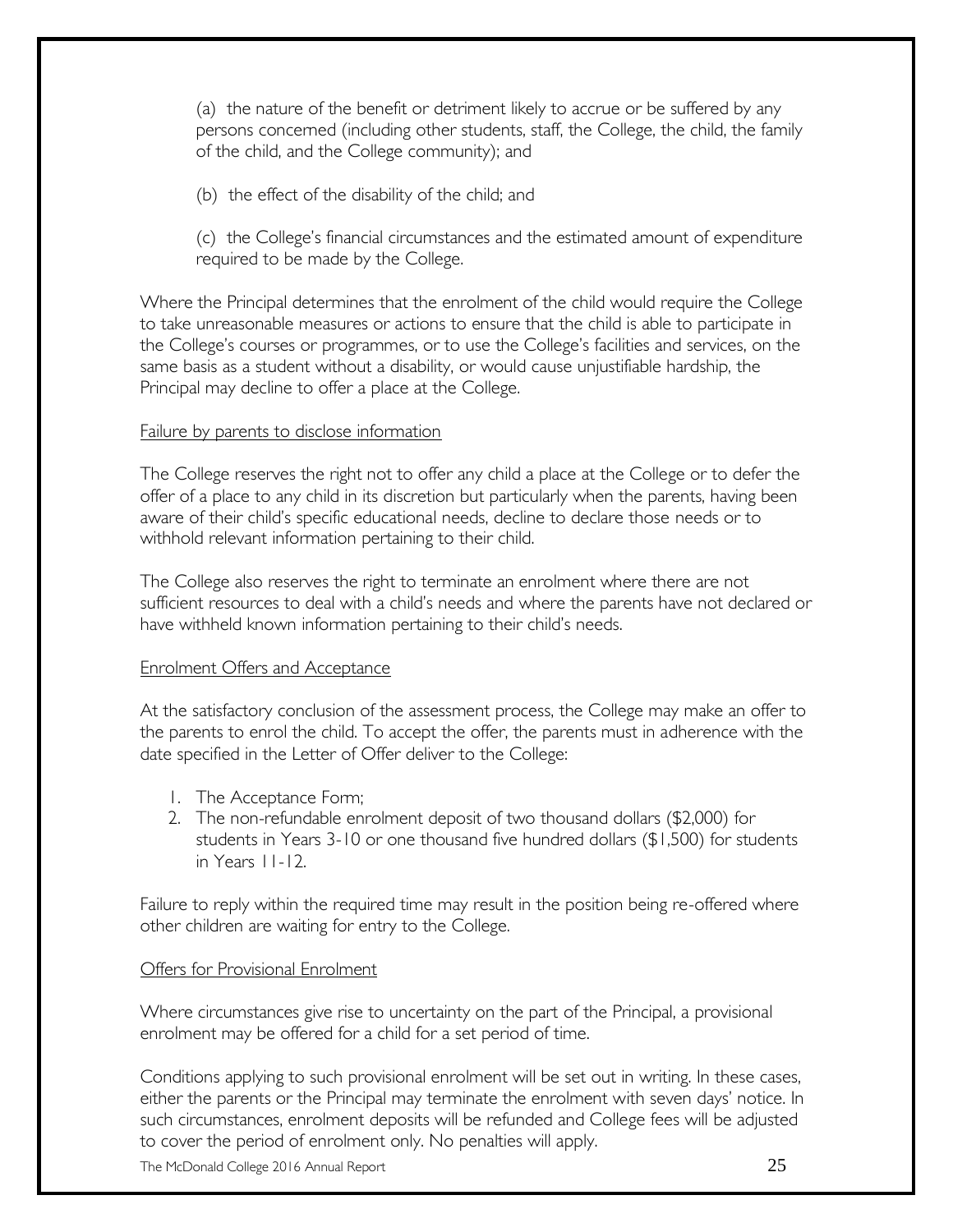This provision may not be applied in the case of children with a disability.

#### Holding of Class Places

Places at the College will not be held for students who are withdrawn from the College for any longer than 10 months. Should the period of intended absence be less than 10 months, places may be held subject to College fees being maintained for the period of absence and the enrolment continuing to be eligible to attract Government subsidies.

#### Continuing Enrolment

Continuing enrolment is subject to the student's adherence to school rules (see enrolment contract, pastoral care policies, code of conduct policies and behaviour management policies) and payment of all school fees.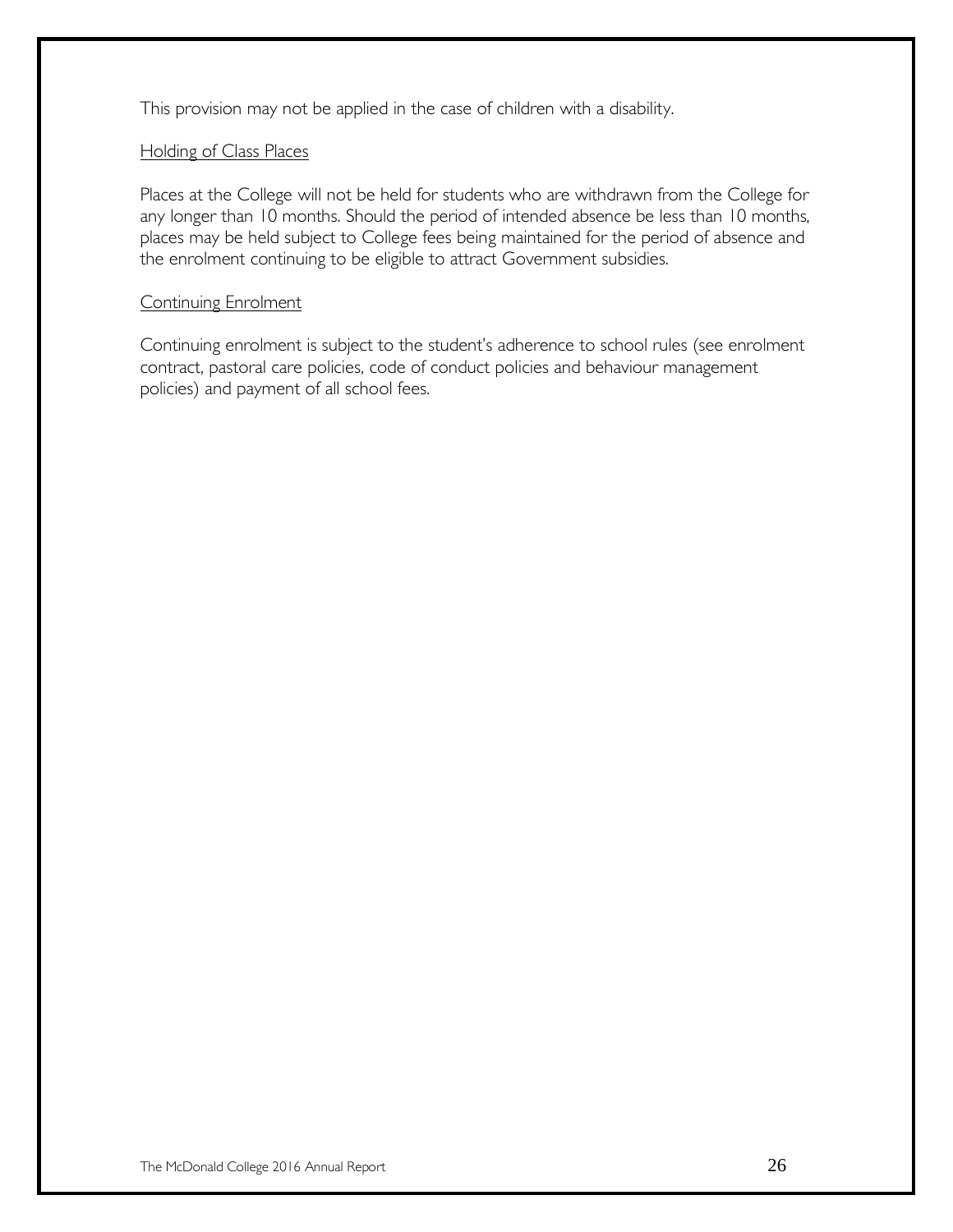### Theme 9:

### Other School Policies

#### Student Welfare Policies

The College seeks to provide a safe and supportive environment to support the mental, physical and emotional wellbeing of students through programs that:

- Minimise risk of harm and ensure students feel secure
- Meet the personal, social and learning needs of the students.
- Provide early intervention programs for students at risk.
- Develop a sense of self-worth and foster personal development

The following policies contribute to the College's commitment to student welfare:

- Boarding House policies and practices
- Overseas students policy and procedures
- Strategies for improving student attendance
- Child protection
- Critical Incident
- Disability provisions
- Discrimination
- Duty of care
- Evacuation
- Excursions
- Learning enrichment
- Medical treatment for students
- Photographing and videoing students and student work
- Physical contact in lessons
- Playground supervision
- Risk management
- Social networking
- Student rights and responsibilities
- Sun safe policy
- Viewing of films

#### Anti-Bullying

The McDonald College is committed to providing all students with an environment that is safe, supportive and caring; free from intimidation of any kind. Positive interaction and cooperation are encouraged where the individual and their personal property is respected.

Students who are being bullied have the right to seek and receive help from their peers and adults. It is important that they realise that seeking such assistance is an appropriate and acceptable response.

The McDonald College 2016 Annual Report  $27$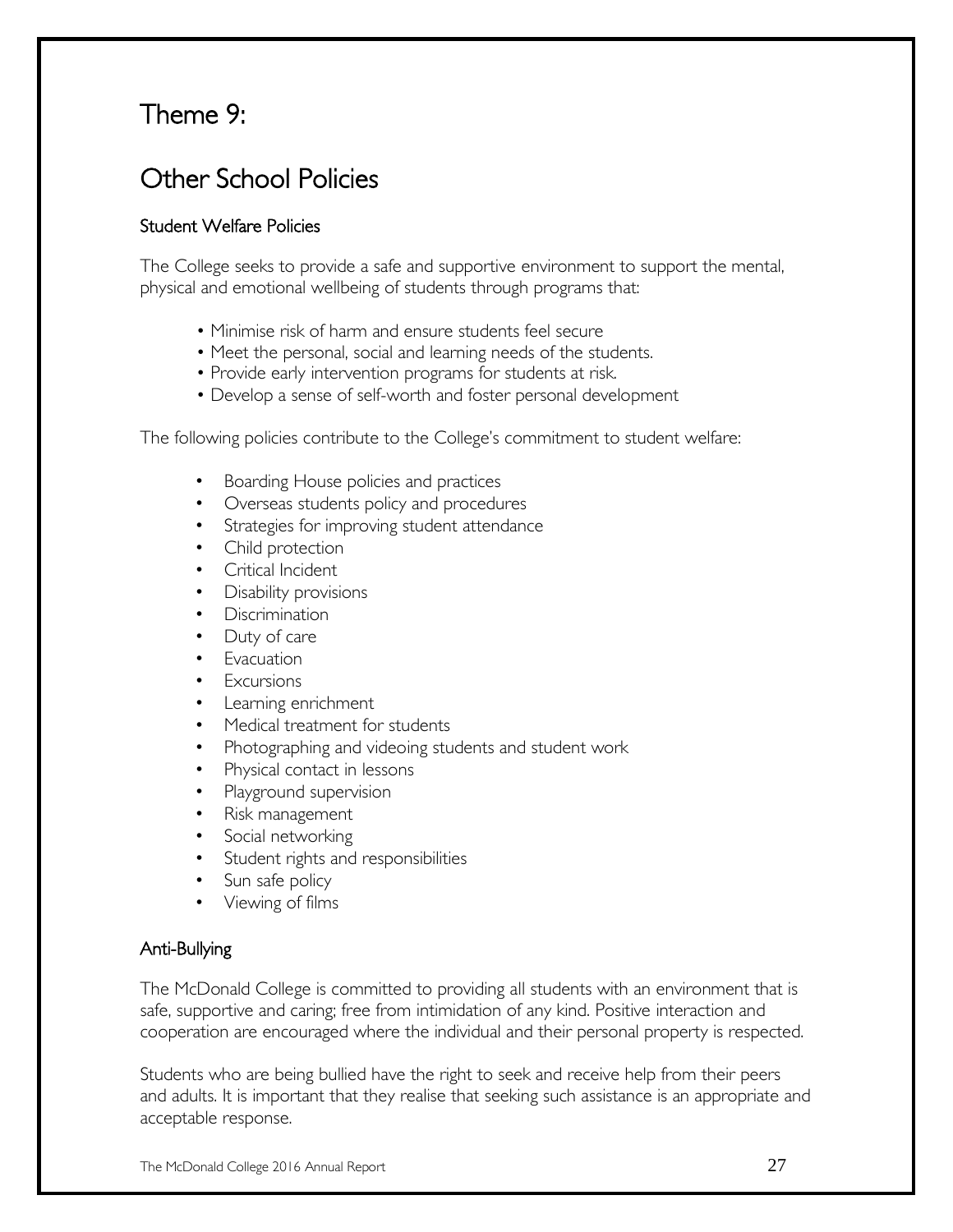For students this means:

- Being prepared to report any bullying that they are aware of, while at the same time working with the staff to stop it;
- Seeking by words and actions to create an environment where bullying behaviour is unacceptable;
- If one is a target of bullying it is essential that the individual does not assume that it is his or her own fault and that nothing will be done about it or that it cannot be prevented;
- Abiding by the code of students' Rights and Responsibilities as they appear in the Student and Parent Handbook and in the College Diary.

"Let us know" boxes are located around the College where students can also anonymously let us know if they have seen, heard or experienced behaviours which are inconsistent with the College ethos of tolerance and inclusion.

For staff this means:

- Every staff member, Year Coordinator, the Head of Pastoral Care, Director of Junior School, Deputy Principal and Principal plays a key role in creating a learning environment in which bullying is neither tolerated nor left unchallenged.
- Drawing on support services available such as;
	- the College Counsellor to support students who are victims of bullying behaviour as well as students who engage in bullying behaviour;
	- the School Liaison Police. Contact details of the Liaison Officer with responsibility for the College can be obtained from the Head of Pastoral Care, Director of Junior School or the Deputy Principal

#### Student Discipline

It is publicly recognised that a strength of The McDonald College is the ability to maintain discipline and deal with disciplinary matters quickly and effectively to ensure that a positive and productive learning environment is maintained for all students.

The College's student discipline policies are based on procedural fairness and a commitment to involve students and parents in both determinations and consequences

*"Procedural fairness is a basic right of all when dealing with authorities. Procedural fairness refers to what is sometimes described as the 'hearing rule' and the 'right to an unbiased decision'.*

The 'hearing rule' includes the right of the person against whom an allegation has been made to:

- know the allegations related to a specific matter and any other information which will be taken into account in considering the matter;
- **•** know the process by which the matter will be considered;
- respond to the allegations;
- **K** know how to seek a review of the decision made in response to the allegations.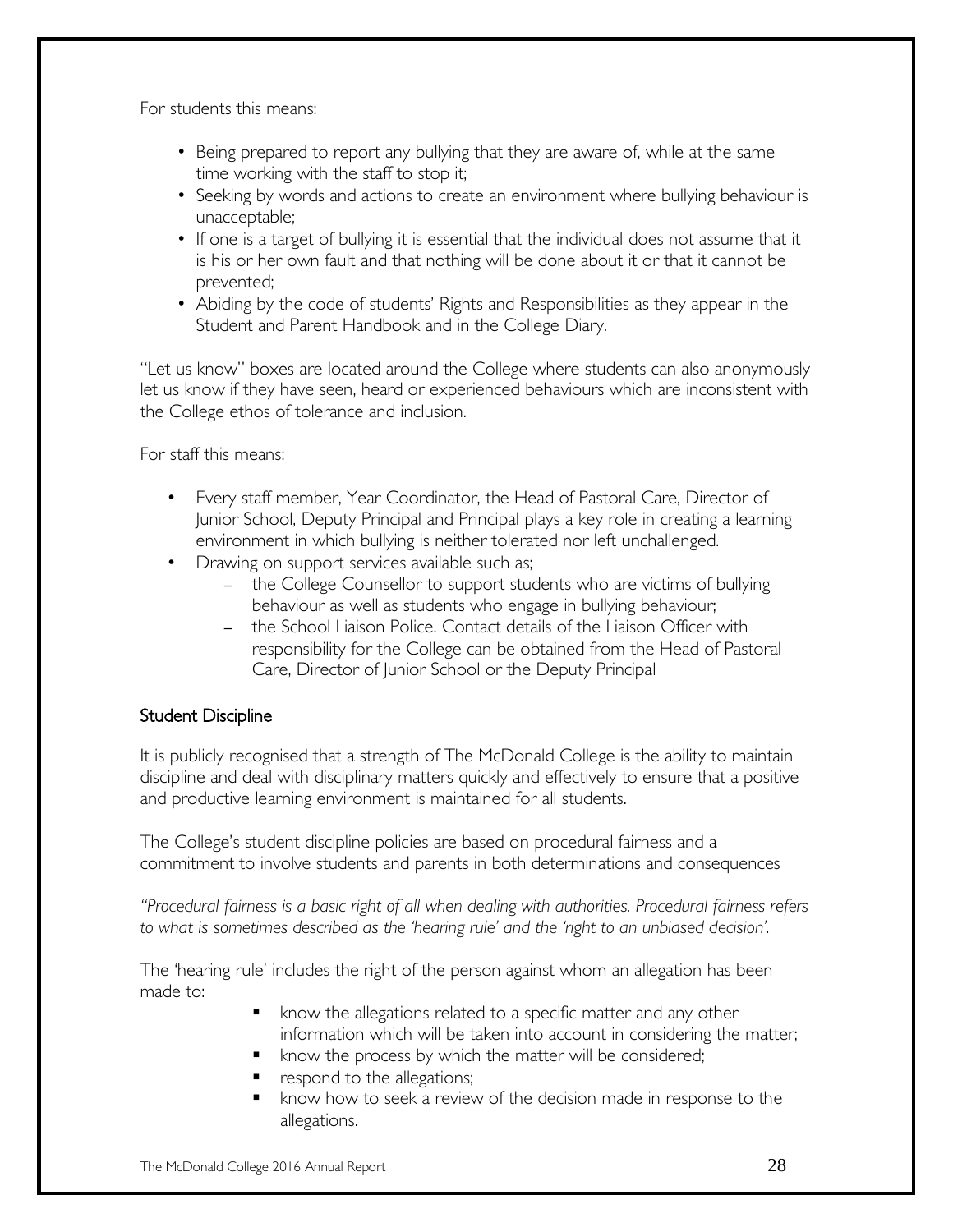Students are required to abide by the College's Rules and to follow the directions of teachers and other people with authority delegated by the College.

Where a student disregards rules, disobeys instructions or otherwise engages in conduct which causes or may cause harm, inconvenience or embarrassment to the College, staff members or other students, the students may be subject to disciplinary action.

The College has a five-tier student discipline structure:

LEVEL 1: Lunchtime detention/clean-up

- issued by Classroom teachers and Heads of Department/Faculty

- LEVEL 2: After-school detention + Letter sent home - issued by the Deputy or Director of Performing Arts or Director of Junior **School**
- LEVEL 3: Saturday morning/Holiday detention + letter sent home -issued and supervised by the Deputy Principal or Senior Executive

LEVEL 4: In-school suspension + Parents telephoned -issued and supervised by the Deputy **Principal** 

LEVEL 5: Expulsion

-Parents will be contacted immediately by either the Deputy Principal or Principal, and asked to collect their child

The disciplinary procedures undertaken by the College vary according to the seriousness of the alleged offence. Where the allegation, if proved, may result in suspension or expulsion, the student and parents will be informed of the allegations and procedural steps to be followed in dealing with the matter. In relation to all matters to be investigated, students will be informed of the nature of the allegation and given an opportunity to respond to the allegations.

The penalties imposed vary according to the behaviour and the prior record of the student. At the lower end of the scale, an admonition or detention may be appropriate. At the upper end of the scale, the behaviour could result in suspension or expulsion.

The McDonald College expressly forbids the use of Corporal Punishment for the enforcement of discipline of the students by staff of the College.

The College doesn't not explicitly or implicitly sanction the administering of corporal punishment by non-school persons, including parents, to enforce discipline at the College.

#### Reporting Complaints and Resolving Grievances

General Principles

Teachers, students and parents are entitled to raise concerns and complaints

The McDonald College 2016 Annual Report 20  $29$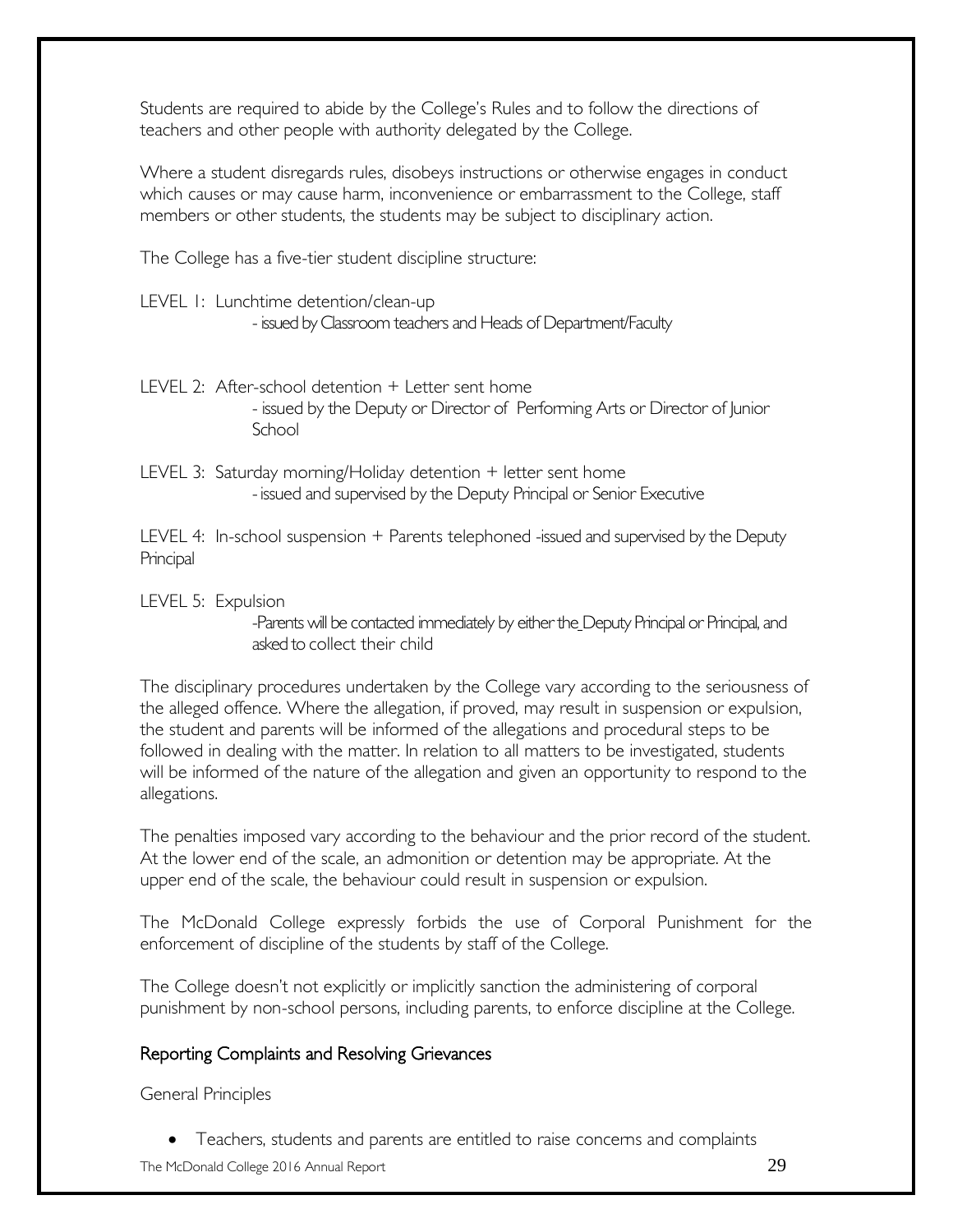- The College has a transparent and clear process which provides the framework and structure within which such concerns/complaints can be raised.
- Consideration will to be given to the level of seriousness before beginning the process.
- Consideration will also be given to determining the most appropriate staff member for initial contact within the College.
- All efforts are made to resolve the dispute at the most appropriate level.
- Procedural Fairness requires that both/all parties have the opportunity to have their case heard.
- Individual cases are considered on their own merits and within the context of the pressures and demands on families and schools
- Appropriate confidentiality should be respected by all parties
- The role of the College Council and its' Chair is one of governance and not day-today college management. Grievance disputes should not start at the Council level unless the subject of the dispute is the College Principal herself/himself. Only in such a situation should the matter be referred to the Chairman of the Council who will raise the issue with the College Principal.

Procedural Fairness ensures that everyone should have access to an "unbiased decision".

Any person against whom a complaint has been made has the right to:

- 1. Know the allegations related to the specific matter and any other facts which could be taken into account in the consideration of the matter
- 2. Know the process by which the complaint will be considered
- 3. Be aware of the range of possible consequences resulting from the decisions made
- 4. Have an opportunity to respond to any allegations or complaint
- 5. Be given an opportunity to have a "preliminary decision" reviewed if there are additional issues which could be considered in mitigation before the preliminary decision is confirmed

The College will not act on any anonymous complaint, unless it involves a possible allegation of 'reportable conduct'

#### Making a Complaint – Parents

- 1. Discuss concerns directly with the staff member concerned. There should be a concerted attempt to understand each other's point of view and to mutually resolve the dispute.
- 2. If this has been unsuccessful, the matter should be referred to the Head of Department (if the issue is subject-related) or the Year Co-ordinator, if the issue is more general
- 3. If this is unsuccessful, the matter should be raised with:
	- a. Director of Junior School (Junior School issues)
	- b. Deputy Principal, Head of Secondary School (Secondary School issues)
	- c. Director of Performing Arts (Performing Arts issues)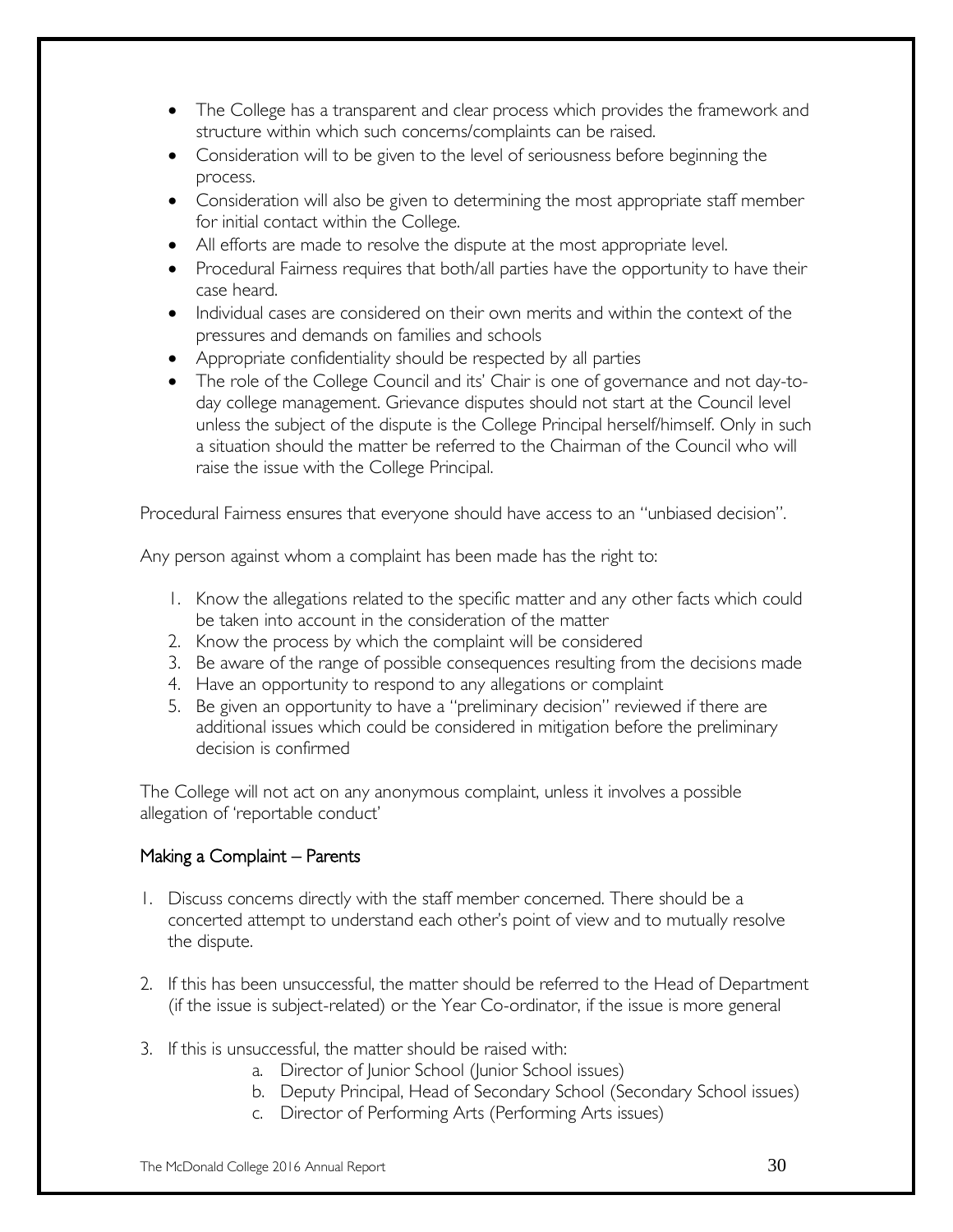4. If the issue is still not resolved, or if there are concerns about the process itself, approaches can be made to the College Principal. It is requested that concerns are put to the College Principal in writing.

#### Policy Access & Updates

| Policy                                 | Access to full text<br>Changes in 2016                                                                                                                                                                                                                                                                                                                                                                                                                                  |                                                                                                                                                                                                                                                 |
|----------------------------------------|-------------------------------------------------------------------------------------------------------------------------------------------------------------------------------------------------------------------------------------------------------------------------------------------------------------------------------------------------------------------------------------------------------------------------------------------------------------------------|-------------------------------------------------------------------------------------------------------------------------------------------------------------------------------------------------------------------------------------------------|
| Student Welfare                        | Excursion policy<br>updated to ensure<br>medical information<br>incorporated into<br>excursion planning and<br>operation<br>Boarding House policies<br>reviewed as a result of a<br>new boarding house<br>being occupied<br>Child Protection policies<br>now incorporate an<br>annual 'test' for all staff<br>Photographing and<br>videoing students and<br>student work policy<br>reviewed in light of the<br>College Bring Your<br>Own Designated Device<br>IT policy | The full text of the College's<br>complaints and resolving<br>grievances policies can be<br>accessed on the College<br>Portal in the Parent and<br>Student Handbook,<br>Boarding Handbook,<br>Overseas Student<br>Handbook and Student<br>Diary |
| Anti-bullying                          | No changes made in 2016                                                                                                                                                                                                                                                                                                                                                                                                                                                 | The full text of the College's<br>complaints and resolving<br>grievances policies can be<br>accessed on the College<br>Portal in the Parent and<br>Student Handbook,<br>Boarding Handbook and<br>Student Diary                                  |
| Student Discipline                     | Policy updated in light of the<br>College Bring Your Own<br>Designated Device IT policy                                                                                                                                                                                                                                                                                                                                                                                 | The full text of the College's<br>complaints and resolving<br>grievances policies can be<br>accessed on the College<br>Portal in the Parent and<br>Student Handbook,<br>Boarding Handbook,<br>Overseas Student<br>Handbook and Student<br>Diary |
| Complaints and resolving<br>grievances | No changes in 2016                                                                                                                                                                                                                                                                                                                                                                                                                                                      | The full text of the College's<br>complaints and resolving<br>grievances policies can be                                                                                                                                                        |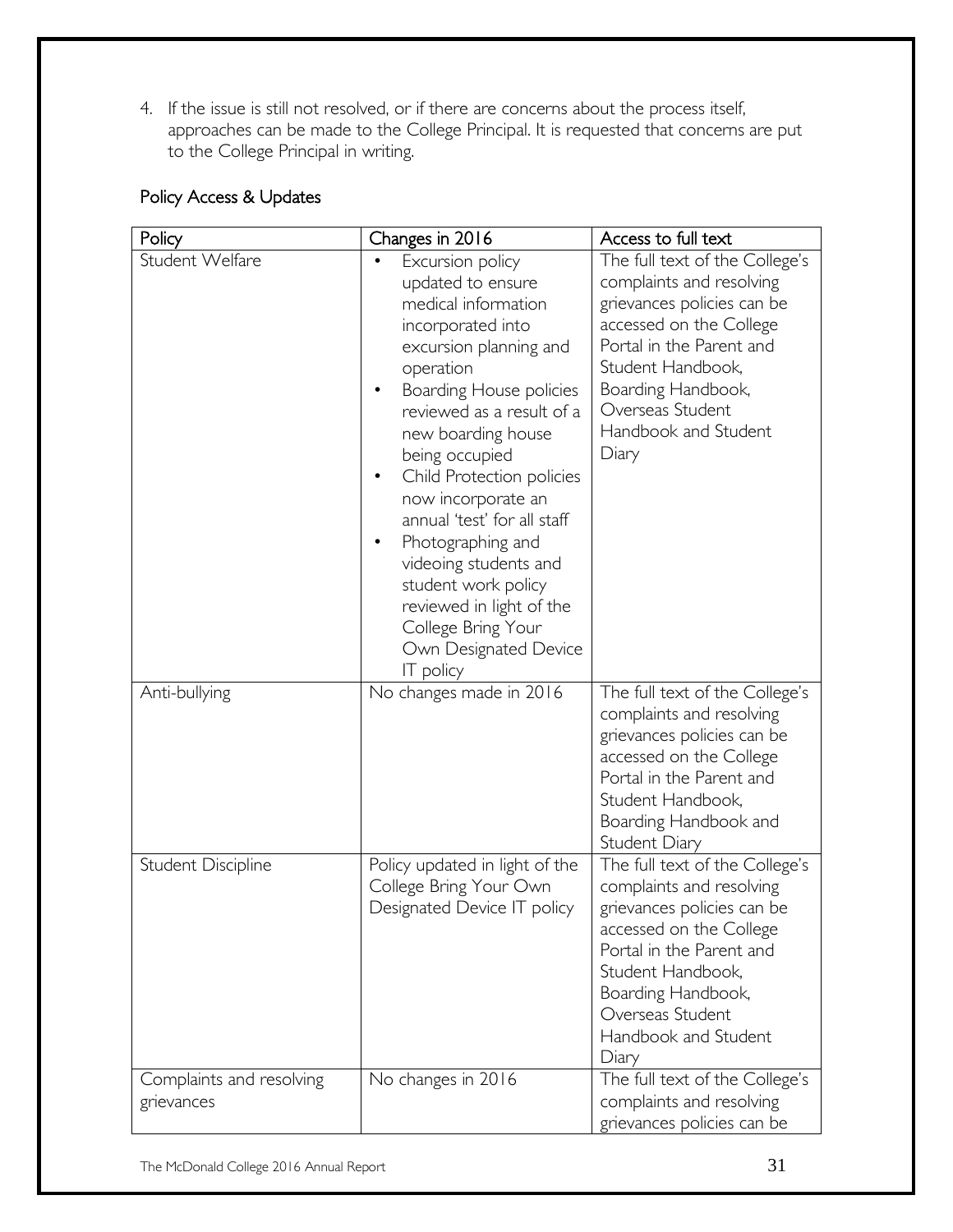| accessed on the College<br>Portal in the Student and |
|------------------------------------------------------|
|                                                      |
| Parent Handbook, Boarding                            |
| Handbook and Overseas                                |
| Student Handbook                                     |

M.P. Kohler Principal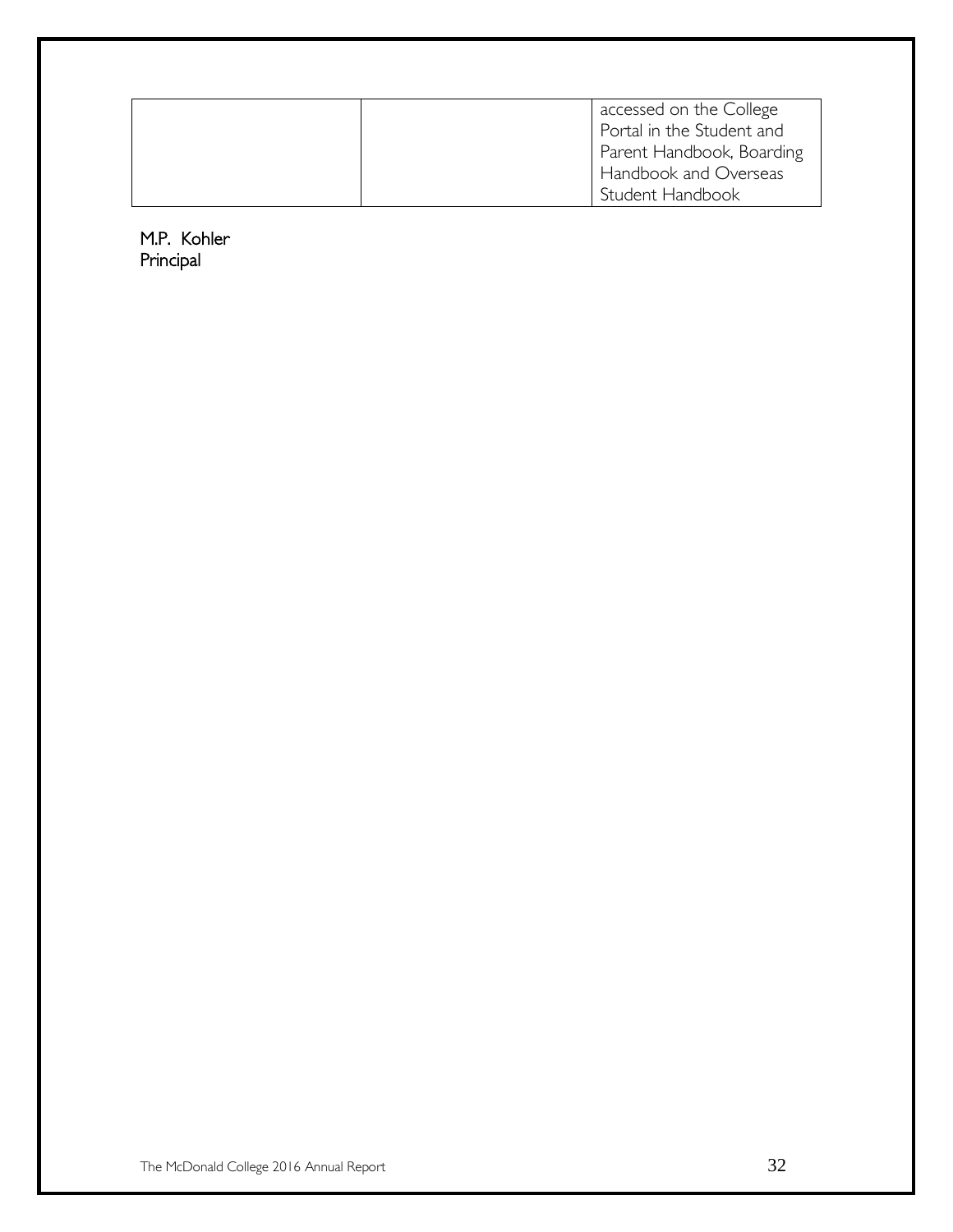# Theme 10: School Determined priority areas for Improvement

#### Achievement of priorities identified in the College's 2015 Annual Report

| Area                         | Priorities                                                                                                                                          | Status                  |
|------------------------------|-----------------------------------------------------------------------------------------------------------------------------------------------------|-------------------------|
| Teaching and                 | Change the look of learning throughout the College                                                                                                  | Ongoing                 |
| Leaming                      | Further develop greater adaptation for individual students in<br>the Junior School.                                                                 | Ongoing                 |
|                              | Junior School staff to receive further professional<br>development in Multi-lit to supplement the Learning<br>Enrichment programme                  | Achieved                |
|                              | Further implement the NSW Syllabus for HSIE in the Junior<br>School                                                                                 | Achieved and<br>ongoing |
|                              | Further develop the Voyager Tennis Partnership for elite<br>tennis students.                                                                        | Achieved and<br>ongoing |
|                              | Continue innovative use of technology tools throughout the<br>College.                                                                              | Achieved and<br>ongoing |
|                              | Further utilise feedback through Educator Impact 360 to<br>inform learning across the whole College                                                 | Achieved and<br>ongoing |
|                              | Trial the introduction of an electronic diary for all students                                                                                      | Achieved                |
|                              | Continue to implement flexible teaching programmes to<br>accommodate students with professional engagements - in<br>particular, Matilda the Musical | Achieved and<br>ongoing |
|                              | Library to introduce new opportunities and technical<br>resources investigating ways of accessing information.                                      | Achieved and<br>ongoing |
|                              | Continue implementation of NSW BOSTES Syllabuses<br>incorporating the Australian Curriculum Stages 2, 3, 4, 5 and<br>6.                             | Achieved and<br>ongoing |
|                              | Enhance Study Skills with introduction of Elevate programs                                                                                          | Achieved                |
| Student and Staff<br>Welfare | Staff Child Protection Training - Online                                                                                                            | Achieved and<br>ongoing |
|                              | Explore the possibility of further extending the College elite<br>sport offering into Asia                                                          | Deferred                |
|                              | Introduce Winning Edge seminars for senior students to<br>enhance pastoral care programs                                                            | Achieved                |
|                              | Review Home Stay policies and procedures                                                                                                            | Achieved                |
|                              | Implement the use of Boardingware to facilitate supervision<br>of boarders                                                                          | Achieved and<br>ongoing |
|                              | Review WHS procedures                                                                                                                               | Achieved                |
| Facilities and               | Change the look of learning spaces throughout the College                                                                                           | Ongoing                 |
| resources                    | Further upgrade of Parent Portal.                                                                                                                   | Ongoing                 |
|                              | Review Critical Incident Management Procedures                                                                                                      | Not Achieved            |
|                              | Review evacuation procedures                                                                                                                        | Achieved and<br>ongoing |
|                              | Complete the building of new boarding facilities and<br>students take up residency                                                                  | Achieved                |
|                              | Fit out the boarding house to give a homely feel and provide                                                                                        | Achieved                |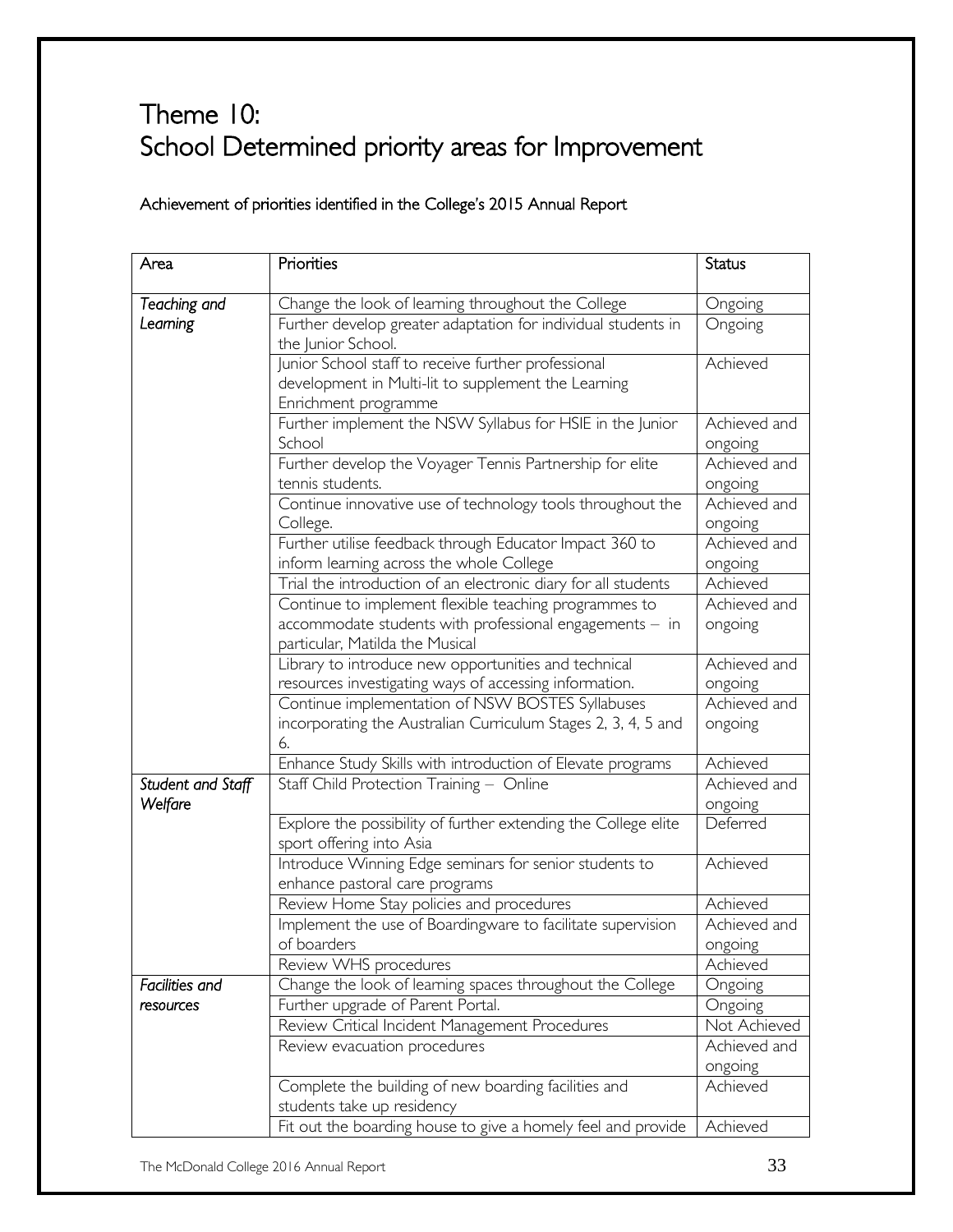| residents with their needs                                           |  |
|----------------------------------------------------------------------|--|
| Hold Official Opening of the boarding house to be know as   Achieved |  |
| Markham House                                                        |  |

#### 2017 Priority areas for Improvement

| Area                      | Priorities                                                                                                                                                                                                                                                                                                                                                                                                                                                                                                                                                                                                                                                                                                                                                                                                                                                                                                                                                                                                                                                                                                               |
|---------------------------|--------------------------------------------------------------------------------------------------------------------------------------------------------------------------------------------------------------------------------------------------------------------------------------------------------------------------------------------------------------------------------------------------------------------------------------------------------------------------------------------------------------------------------------------------------------------------------------------------------------------------------------------------------------------------------------------------------------------------------------------------------------------------------------------------------------------------------------------------------------------------------------------------------------------------------------------------------------------------------------------------------------------------------------------------------------------------------------------------------------------------|
| Teaching and Leaming      | Change the 'look of learning' throughout the College by improving<br>$\bullet$<br>physical amenity and incorporation of technology<br>Introduction of a universal Learning Management System<br>$\bullet$<br>Mapping staff PD to areas of growth<br>٠<br>Managing and coordinating educational learning for students in<br>٠<br>professional productions - intrastate, internationally and in NSW<br>Intergrate HSIE and English Departments into Humanities<br>$\bullet$<br>Department to facilitate cross-disciplinary learning and assessment<br>Enhance effective use and access to technology in Teaching and<br>$\bullet$<br>Learning<br>Implementation of new NESA syllabuses in Stages 2, 3, 4, 5, 6<br>$\bullet$<br>Integration of inclusion practices in developing assessment and<br>$\bullet$<br>learning activities<br>Improved use of data available from national testing to develop<br>$\bullet$<br>individual and group strategies for improvement<br>Enhancing quality of learning through more effective feedback<br>٠<br>Developing a culture of 'evidence informed practice' to enhance<br>learning |
| Student and Staff Welfare | Explore enhanced use of iWise for recording and monitoring<br>student welfare and management                                                                                                                                                                                                                                                                                                                                                                                                                                                                                                                                                                                                                                                                                                                                                                                                                                                                                                                                                                                                                             |
| Facilities and resources  | Improve classroom technology infrastructure<br>$\bullet$                                                                                                                                                                                                                                                                                                                                                                                                                                                                                                                                                                                                                                                                                                                                                                                                                                                                                                                                                                                                                                                                 |
| Policies and procedures   | Development of integrated policy document incorporating all<br>$\bullet$<br>operating areas of the College<br>Development of enhanced College-wide 'risk minimisation' policies<br>$\bullet$<br>and practices<br>Reviewing of all policies and practices now the BYODD programme<br>is fully implemented<br>AIS Governance training for Directors                                                                                                                                                                                                                                                                                                                                                                                                                                                                                                                                                                                                                                                                                                                                                                        |

M.P. Kohler Principal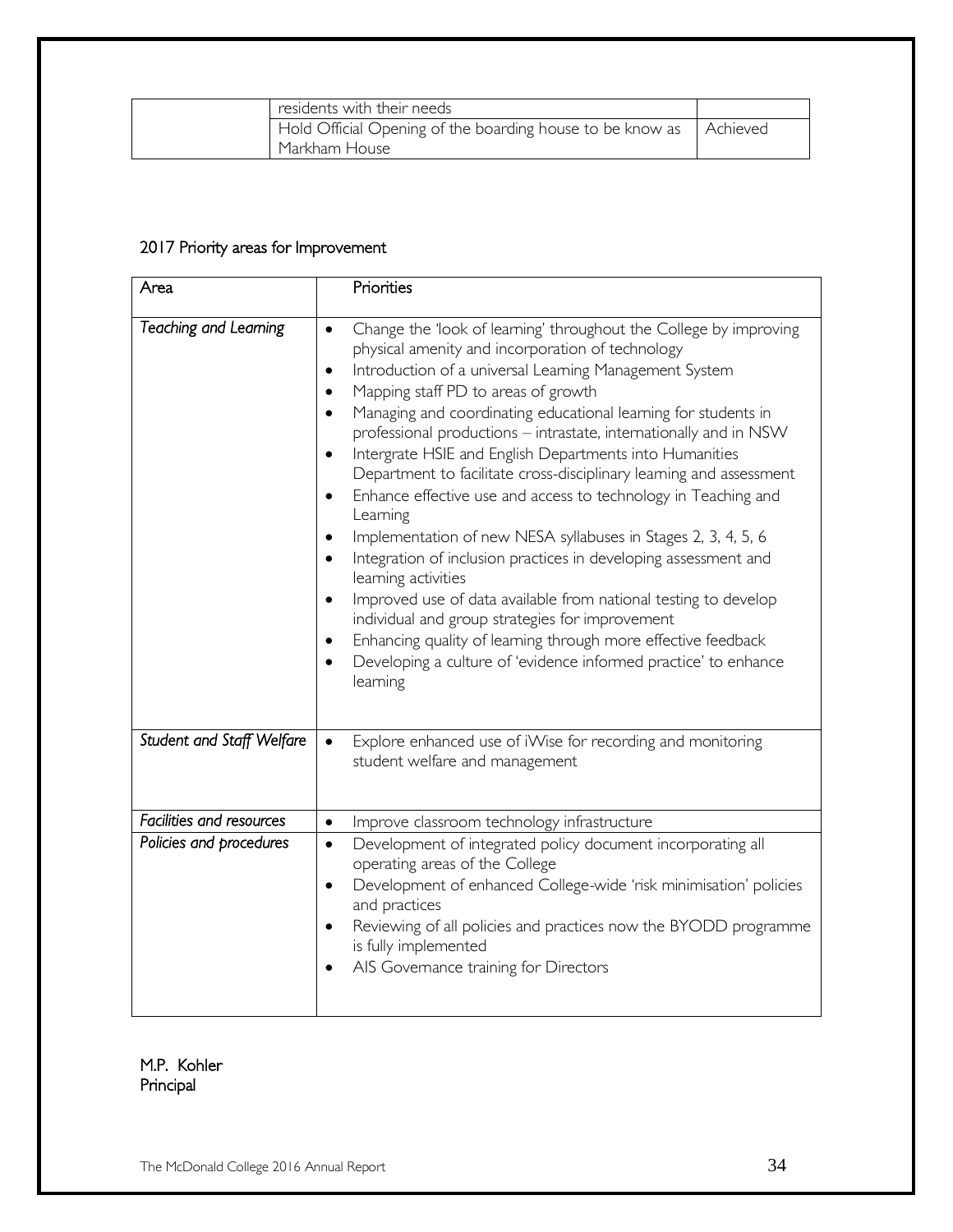## Theme 11: Initiatives Promoting Respect and Responsibility

The College wants all students to recognise that they are valued and integral parts of the College community, with parents and staff providing the care and support that engender self esteem, mutual respect and responsibility. There is much scope to develop talents and to learn through experiences. The College works with staff, students and parents on a values-rich respect, responsibility and right choice platform. In 2016 the College staff continued to promote the four main College values:

Humility; Honour; Passion and Commitment; and Appreciation.

These College values are based on the nine Federal Government Values and are adapted for our community and needs. Student Assemblies, Pastoral Care lessons, performance lessons, Prefects Concert and more are focussed on these values to raise awareness and understanding among the student body. These values are articulated in all areas of the College's operation. They are entrenched in academic programmes, both in the Junior School and the Secondary School being used to reinforce a responsible citizen of the  $21<sup>st</sup>$ century.

Our performance education engenders respect for: fellow performers or competitors, differing performance genres and varying cultures are characterised with humility and selfesteem being essential elements for success at the highest level.

Being a performance based community, our students best contribute to community projects through their love of performance and sport. The Prefects organised a concert with all funds raised being donated to the 'I give a buck' programme. Funds will provide personal swags for children who find themselves in a shelter with no personal belongings.

Students performed at the local Dawn Service on ANZAC Day, assisted with the Salvation Army Red Shield door knock appeal, took part in other smaller community service performances such as celebrations for Senior Citizens Week.

Both staff and students alike celebrate various events such as ANZAC Day. A College Assembly focussed on remembering the past and respecting different cultures, beliefs and the future. This and other events promote respect and tolerance for others from different backgrounds and celebrated individual differences, promoting the rights of others. Other events or speakers were:

- Salvation Army guest speakers
- ANZAC Day guest speaker
- SRC Christmas Harper Appeal Exodus Foundation
- Kokoda Trail guest speaker
- Vietnam Veteran speaker (Year 10)

M.P. Kohler Principal

The McDonald College 2016 Annual Report  $35$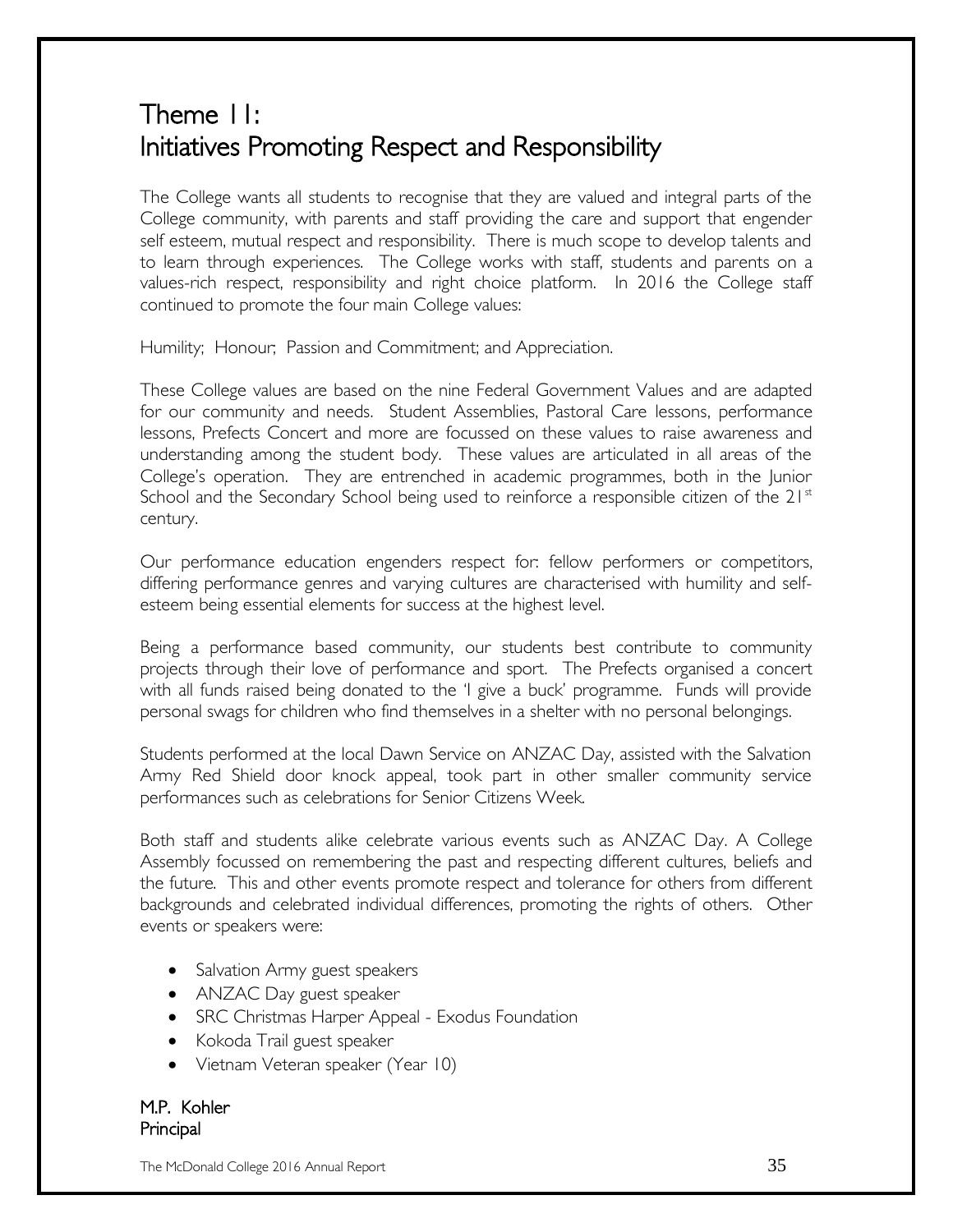### Theme 12: Parent, Student and Teacher Satisfaction

Parents are welcomed and encouraged to be engaged with the College. Involvement through the Parents and Friends (P & F) is one way parents can achieve this. In 2016 parents supporting P & F initiatives raised funds through activities such as Bunning's BBQs, raffles, Junior School Disco and Mothers and Fathers Day Stalls. The P & F is also the conduit through which funds from the parents' levy is approved for distribution. There is a P & F meeting held every term and these meetings inform the parents about activities, performing arts and tennis activities as well as initiatives from the College Council. Parents have the ability to make suggestions and also drive fund raising initiatives through the P & F.

This year the P & F renovated the boys and girls change rooms by allocating the funds raised through the P & F levy in addition to a lot of hard work and planning by an organised and determined few. The result was clean, fresh and modern facilities for the students. The College community is most appreciative of the work the P & F carried out for the benefit of all students.

The level of parent participation in attending student performances is strong and supports the students by providing a supportive audience. The High Performance Season is the highlight of performances throughout the year and is appreciated by all who attend including past students and staff.

Junior students auditioned and were thrilled to be accepted as the child cast for the Imperial Russian Ballet's production of Nutcracker held at the State Theatre in Sydney. Senior students were inspired by the experience of being 'extras' for the Australian Ballet Company during their final Sydney season for the year.

Parents report that their children are happy to be a part of such a unique school and many report improved academic achievements and a heightened engagement in their studies. New families often comment upon how easily their child has 'fitted in' even when the enrolment commenced during the year.

Parents mention the 'community' spirit of the College that nurtures the students and gives them a strong sense of belonging and acceptance. Parents of students in the Tennis Stream report that this programme integrated with academic studies has allowed their families to regain valuable family time.

Students across all ages continue to say they love coming to school each day and that they enjoy the friendship and interaction across all age groups. Senior students note that the relationships they have with their teachers is strong and supports and encourages their learning.

Students generally feel that their teachers care about them as individuals and that they want them to succeed. Students often comment that they feel their teachers know them as individuals.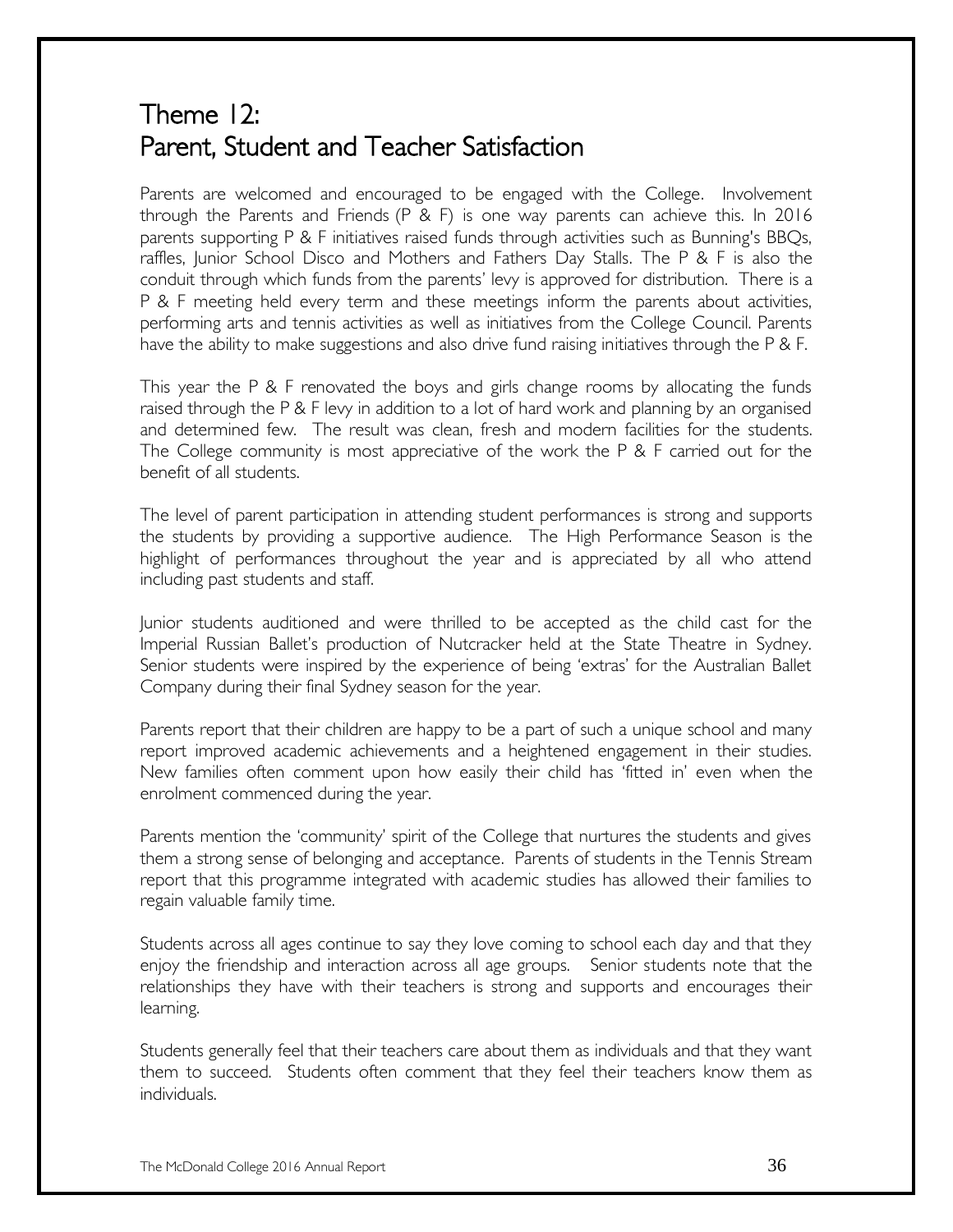Students commented that they are encouraged to be accepting of difference in all aspects of their school lives.

Staff across all areas of the College are supportive of each other and have good relationships with their peers and the College community. They have appreciated the 2016 rollout of the student BYODD programme and the conversion to 'One Note' has enhanced their teaching and their communication with students. Staff are generous in sharing various educational programmes and apps with each other to the benefit of the students in the classroom.

M.P. Kohler Principal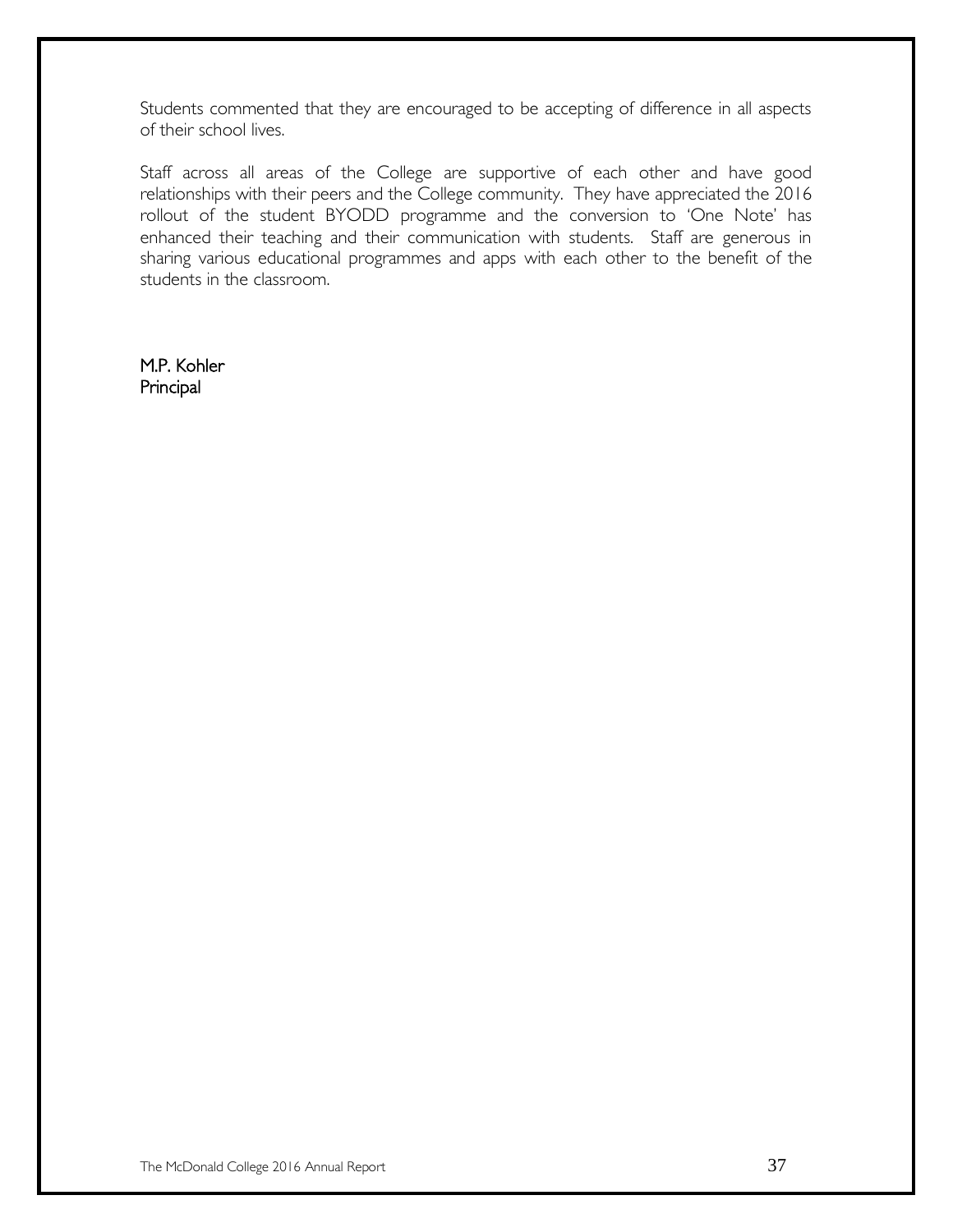## Theme 13: Summary Financial Information

These pie charts provide graphic representation of income and expenditure. The College's finances are managed by the Finance Committee of the College Council which includes, but not limited to, the Chairman, Vice Chairman and Treasurer of the College Council and the Principal and Business Manager. This committee meets each month and regularly reports to the College Council.

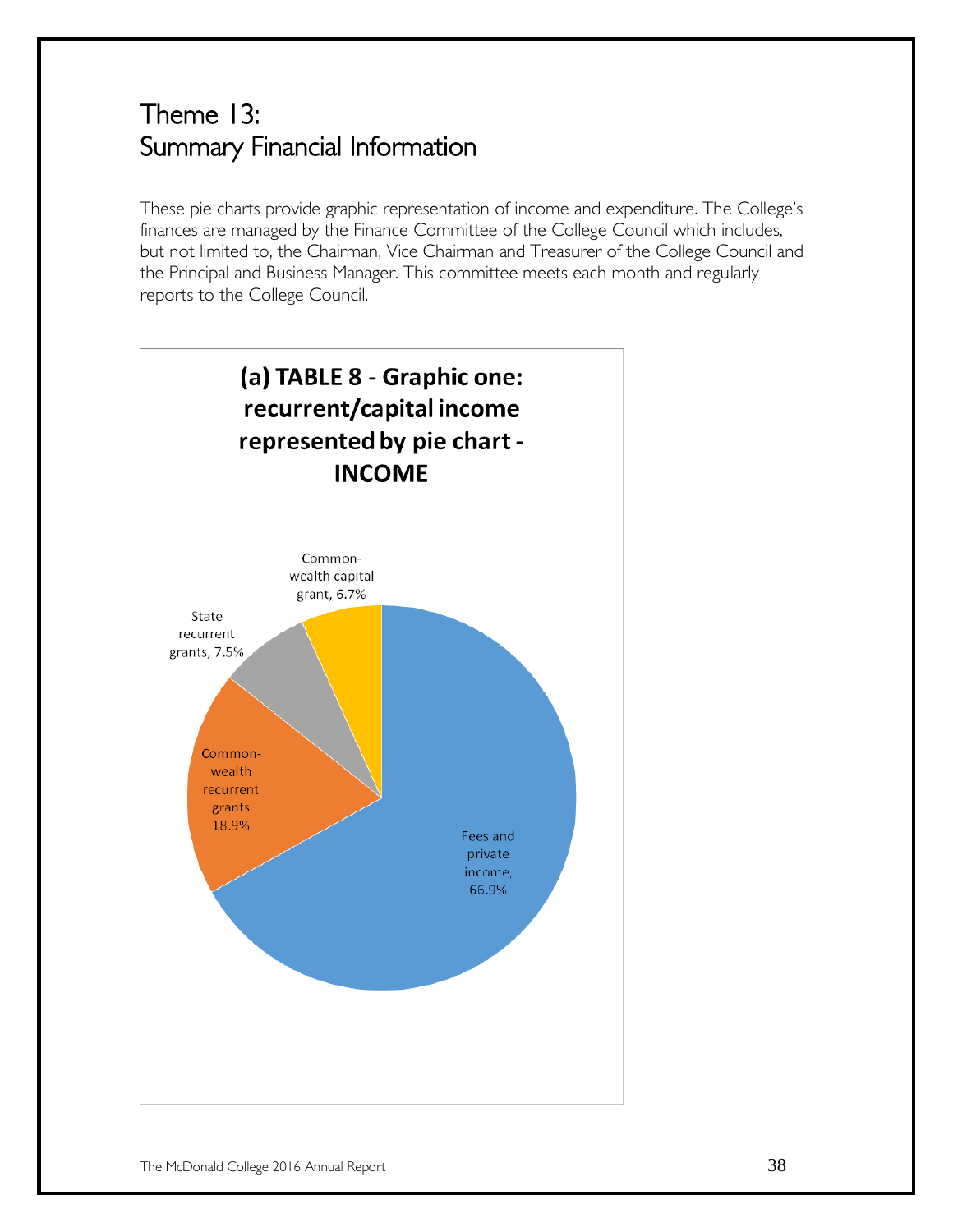

S. Owen Finance Manager